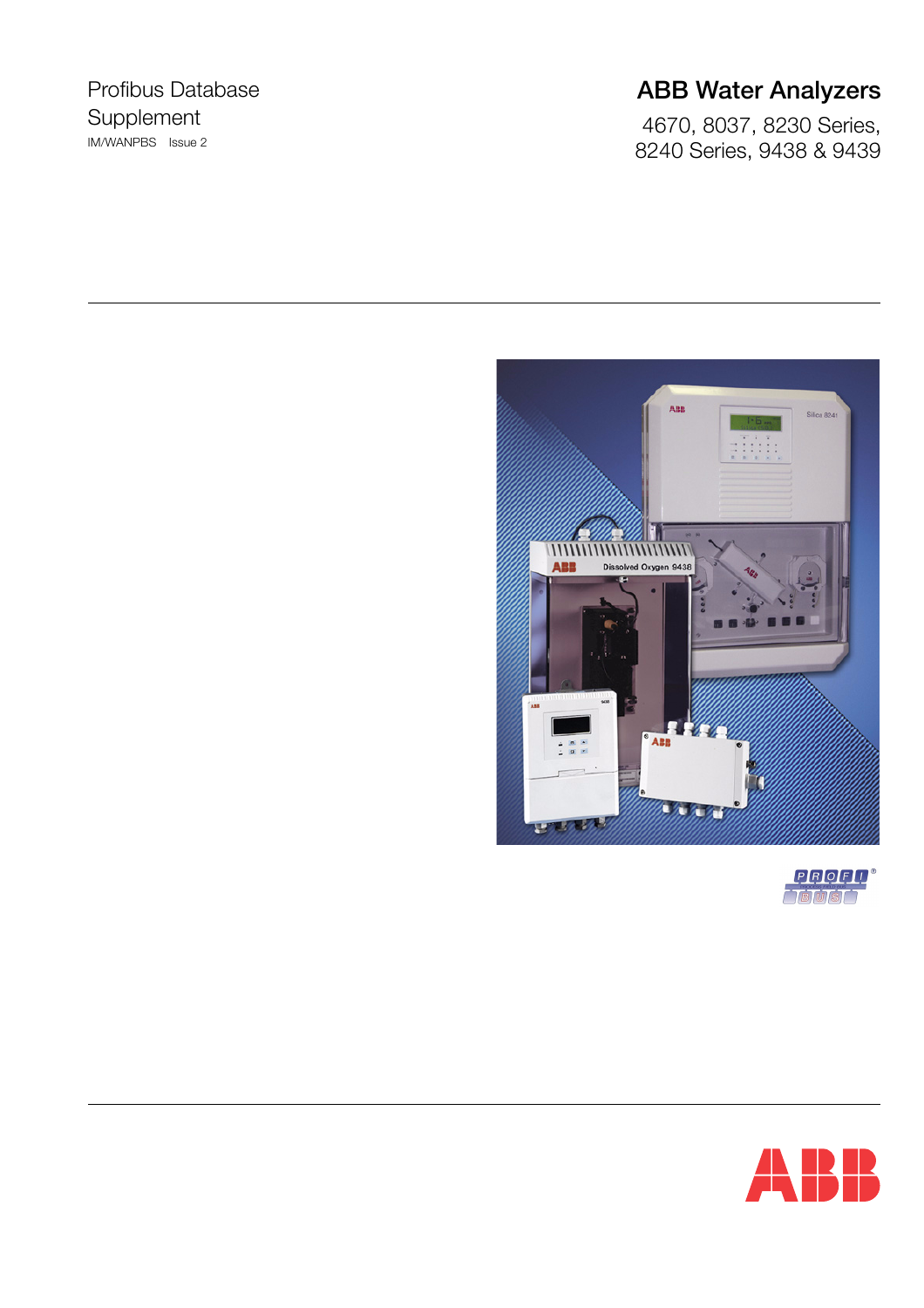# **The Company**

We are an established world force in the design and manufacture of instrumentation for industrial process control, flow measurement, gas and liquid analysis and environmental applications.

As a part of ABB, a world leader in process automation technology, we offer customers application expertise, service and support worldwide.

We are committed to teamwork, high quality manufacturing, advanced technology and unrivalled service and support.

The quality, accuracy and performance of the Company's products result from over 100 years experience, combined with a continuous program of innovative design and development to incorporate the latest technology.

The UKAS Calibration Laboratory No. 0255 is just one of the ten flow calibration plants operated by the Company and is indicative of our dedication to quality and accuracy.

**Electrical Safety**

This equipment complies with the requirements of CEI/IEC 61010-1:2001-2 'Safety Requirements for Electrical Equipment for Measurement, Control and Laboratory Use'. If the equipment is used in a manner NOT specified by the Company, the protection provided by the equipment may be impaired.

## **Symbols**

One or more of the following symbols may appear on the equipment labelling:

| <b>Warning</b> – Refer to the manual for instructions |  | Direct current supply only                              |
|-------------------------------------------------------|--|---------------------------------------------------------|
| <b>Caution</b> – Risk of electric shock               |  | Alternating current supply only                         |
| Protective earth (ground) terminal                    |  | Both direct and alternating current supply              |
| Earth (ground) terminal                               |  | The equipment is protected<br>through double insulation |

Information in this manual is intended only to assist our customers in the efficient operation of our equipment. Use of this manual for any other purpose is specifically prohibited and its contents are not to be reproduced in full or part without prior approval of the Technical Publications Department.

#### **Health and Safety**

To ensure that our products are safe and without risk to health, the following points must be noted:

- 1. The relevant sections of these instructions must be read carefully before proceeding.
- 2. Warning labels on containers and packages must be observed.
- 3. Installation, operation, maintenance and servicing must only be carried out by suitably trained personnel and in accordance with the information given.
- 4. Normal safety precautions must be taken to avoid the possibility of an accident occurring when operating in conditions of high pressure and/or temperature.
- 5. Chemicals must be stored away from heat, protected from temperature extremes and powders kept dry. Normal safe handling procedures must be used.
- 6. When disposing of chemicals ensure that no two chemicals are mixed.

Safety advice concerning the use of the equipment described in this manual or any relevant hazard data sheets (where applicable) may be obtained from the Company address on the back cover, together with servicing and spares information.



EN 29001 (ISO 9001)



Lenno, Italy – Cert. No. 9/90A

Stonehouse, U.K.



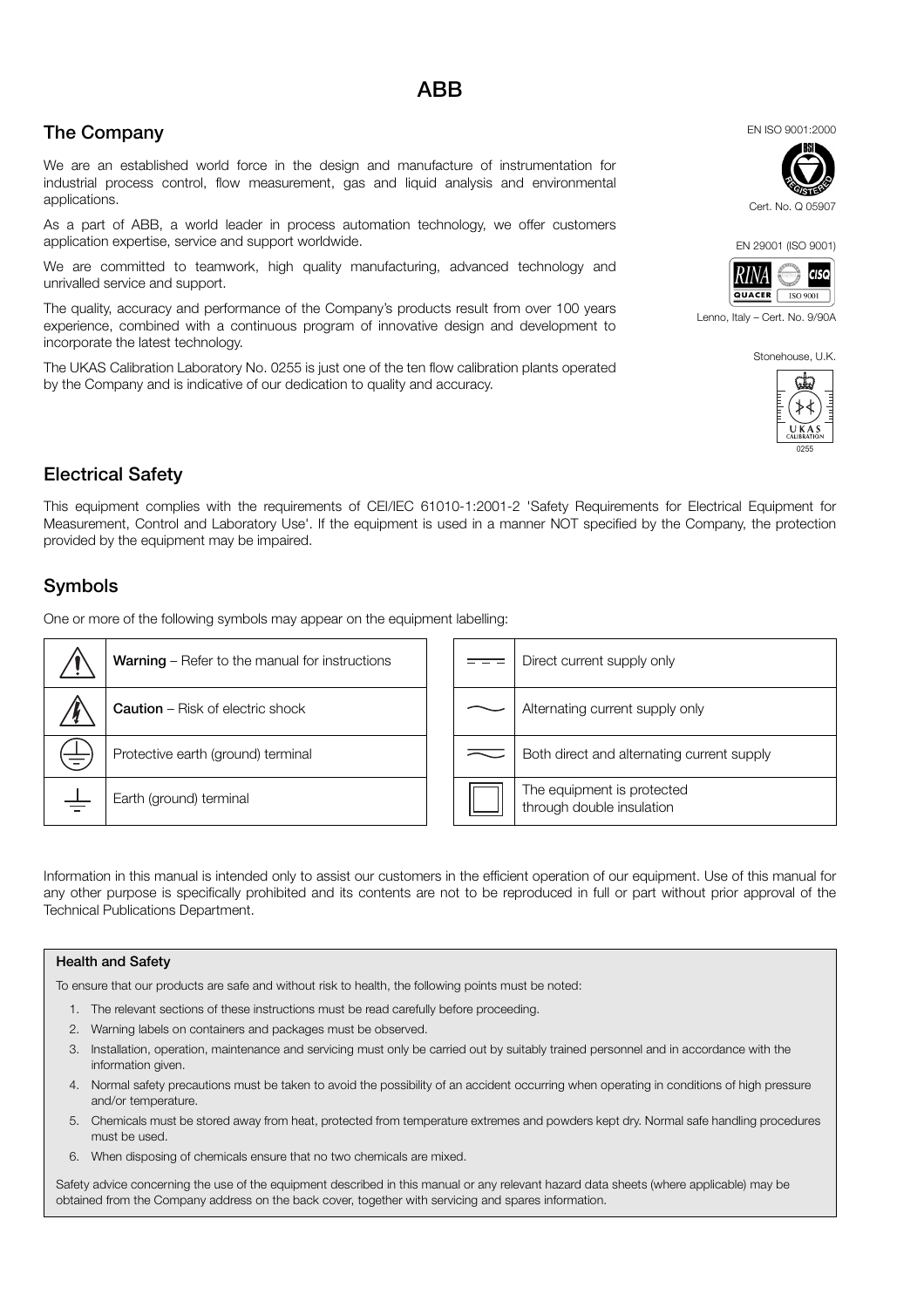## **Contents**

| 1 |     |                                       |  |
|---|-----|---------------------------------------|--|
|   | 1.1 |                                       |  |
| 2 |     |                                       |  |
|   | 2.1 |                                       |  |
| 3 |     |                                       |  |
|   | 3.1 | 4670, 8037, 9437 and 9438 Analyzers 4 |  |
|   | 3.2 |                                       |  |
|   | 3.3 |                                       |  |
|   | 3.4 |                                       |  |
| 4 |     |                                       |  |
|   | 4.1 |                                       |  |
|   | 4.2 |                                       |  |
|   | 4.3 |                                       |  |
|   | 4.4 |                                       |  |
|   | 4.5 |                                       |  |
|   | 4.6 | 8242 Single-stream Analyzers  16      |  |
|   | 4.7 |                                       |  |
|   | 4.8 |                                       |  |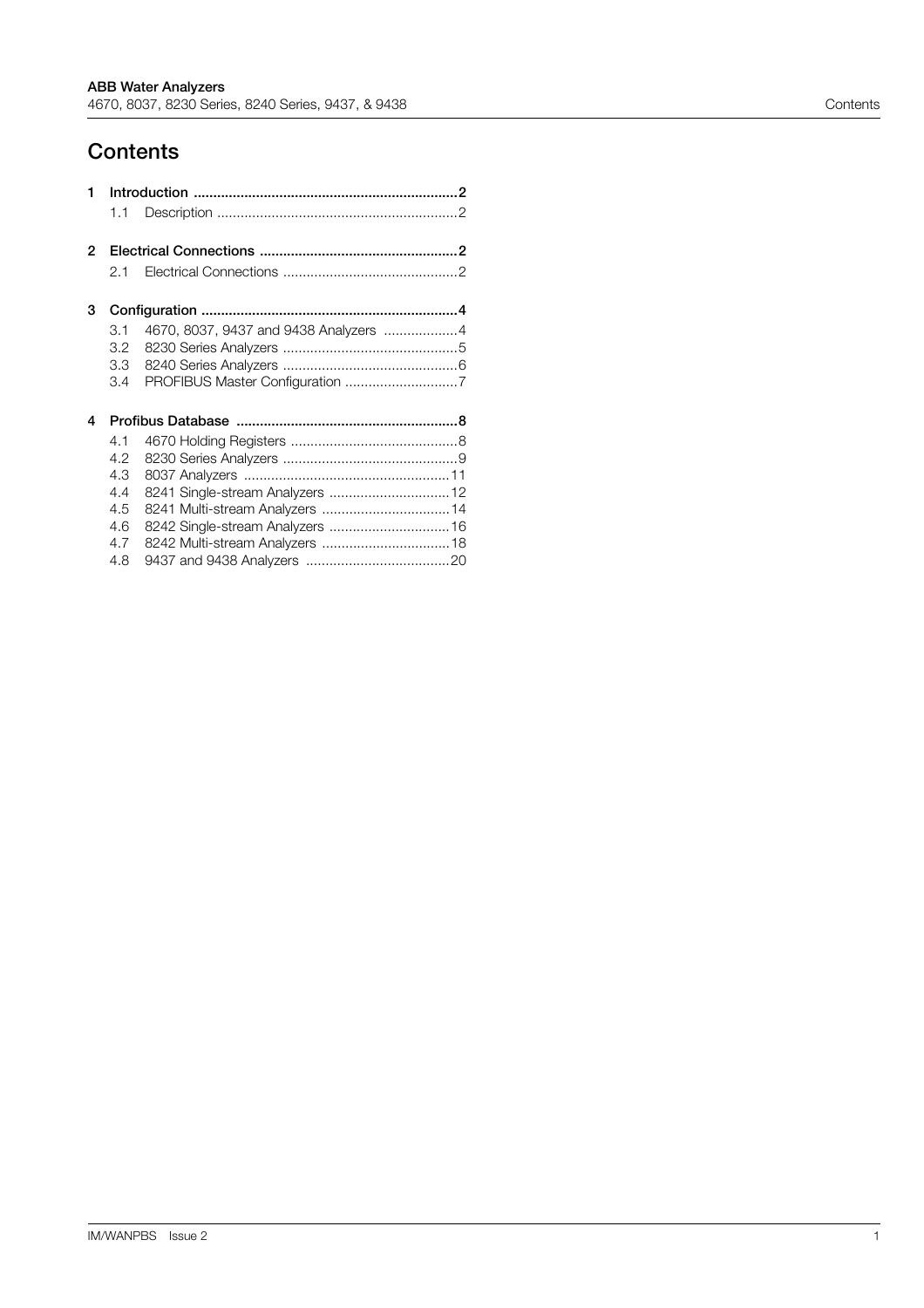## <span id="page-3-0"></span>**1 Introduction**

The netTAP is a modular, universal gateway device that enables connection of pre-configured Modbus ABB water analyzers to a PROFIBUS DP network. This manual describes how to connect the netTAP to 8037, 8230 Series, 8240 Series, 9437 and 9438 water analyzers. It also includes tables detailing the contents of the PROFIBUS registers of each analyzer.

This manual must be read in conjunction with the appropriate Operating Instructions, depending on the instrument type:

| 4670 Turbidity Systems                              | $-$ IM/4670 |
|-----------------------------------------------------|-------------|
| 8037 Sodium Monitor                                 | $-$ IM/8037 |
| 8231 Fluoride Monitor                               | – IM/8231   |
| 8232 Ammonia Monitor                                | – IM/8232   |
| 8234 Chloride Monitor                               | – IM/8234   |
| 8235 Chloride Monitor                               | – IM/8235   |
| 8236 Nitrate Monitor                                | – IM/8236   |
| 8237 Carbon Dioxide Monitor                         | – IM/8237   |
| 8241 Silica Monitor                                 | $-$ IM/8241 |
| 8242 Phosphate Monitor                              | – IM/8242   |
| 9437 Low and High Level Dissolved<br>Oxygen Monitor | $-$ IM/9437 |
| 9438 Low and High Level Dissolved<br>Oxygen Monitor | $-$ IM/9438 |
|                                                     |             |

The netTAP unit must be installed as described in the Installation manual supplied with the device.

### <span id="page-3-1"></span>**1.1 Description**

The netTAP is equipped with two serial interfaces; a DSub PROFIBUS system connector and an in-built 5-wire cable for connection to the analyzers. The device is powered by a 24 V DC supply and is equipped with a diagnostics port to enable an RS232 connection to a PC.



*Fig. 1.1 netTAP Device*

## <span id="page-3-2"></span>**2 Electrical Connections**

### <span id="page-3-3"></span>**2.1 Electrical Connections**

Connect the color-coded 5-wire cable supplied with the netTAP device to the monitor as shown in Figs. 2.1 to 2.3.



*Fig. 2.1 Electrical Connections – 4670, 8037, 9437 and 9438 Analyzers*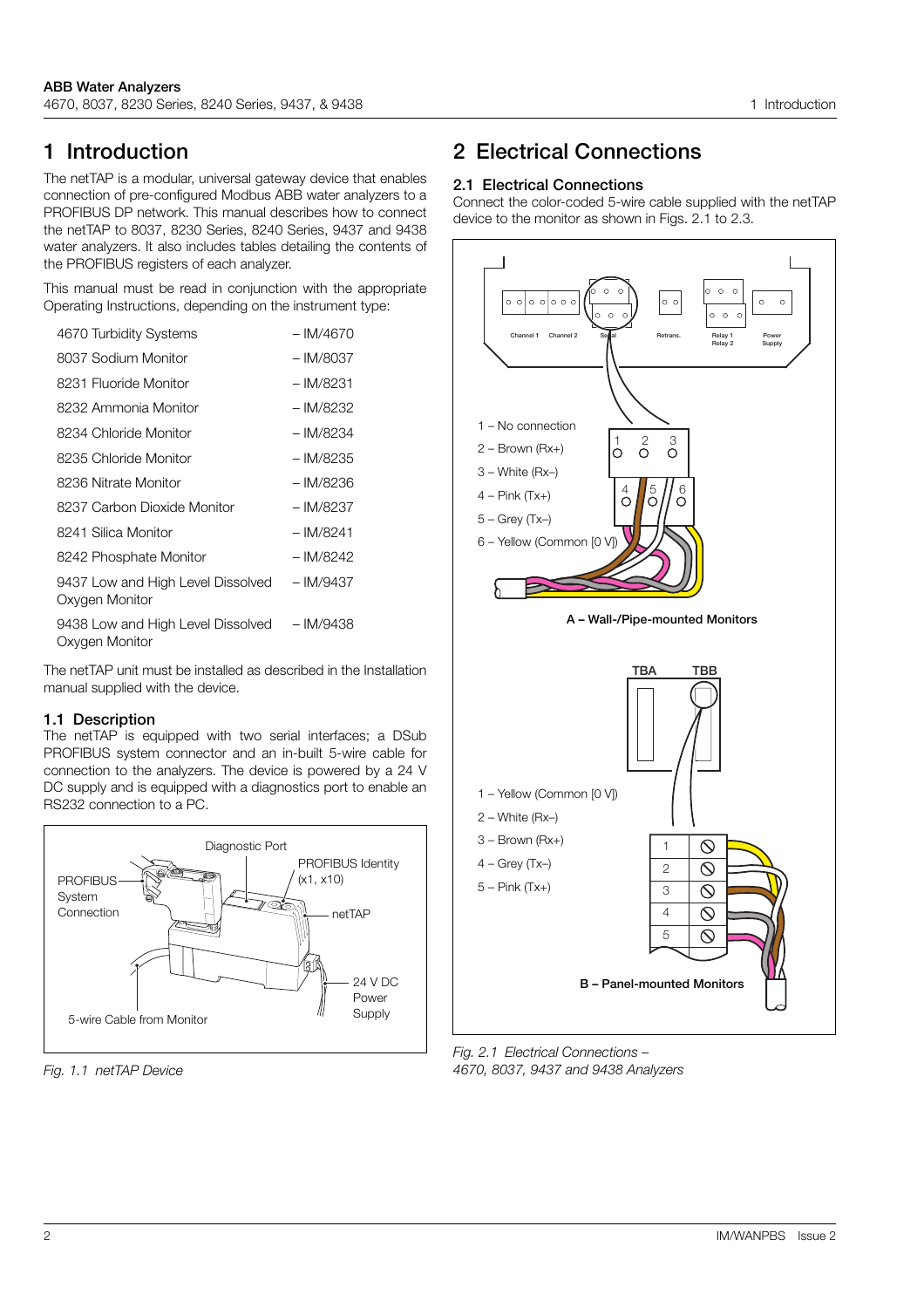

*Fig. 2.2 Electrical Connections – 8230 Series Analyzers*

*Fig. 2.3 Electrical Connections – 8240 Series Analyzers*



*Fig. 2.4 netTAP Connections – 4670, 8037, 9437 and 9438 Analyzers*

To connect the netTAP:

- 1. Connect the Profibus System Connection Plug  $(A)$ .
- 2. Enter the Profibus Instrument Identity number on the dials  $(B)$ .
- 3. Connect the 24 V dc  $\circled{C}$ .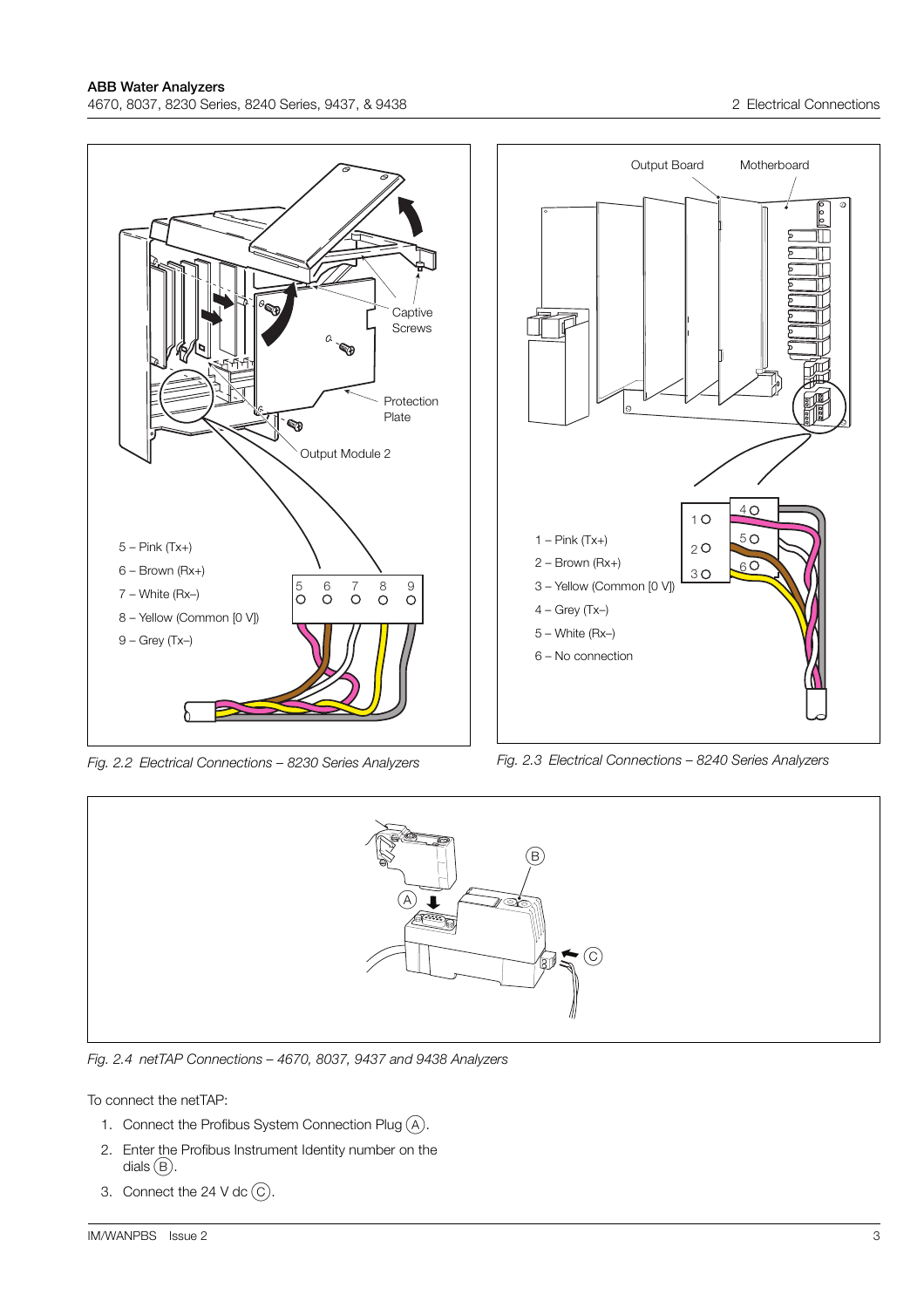## <span id="page-5-0"></span>**3 Configuration**

### <span id="page-5-1"></span>**3.1 4670, 8037, 9437 and 9438 Analyzers**

The general programming procedure is as detailed in the relevant User Guide but with an additional SERIAL INTERFACE page between the SET UP OUTPUTS and ELECTRICAL CAL pages.



*Fig. 3.1 8037, 9437 and 9438 Analyzers – Location of Serial Interface Page*

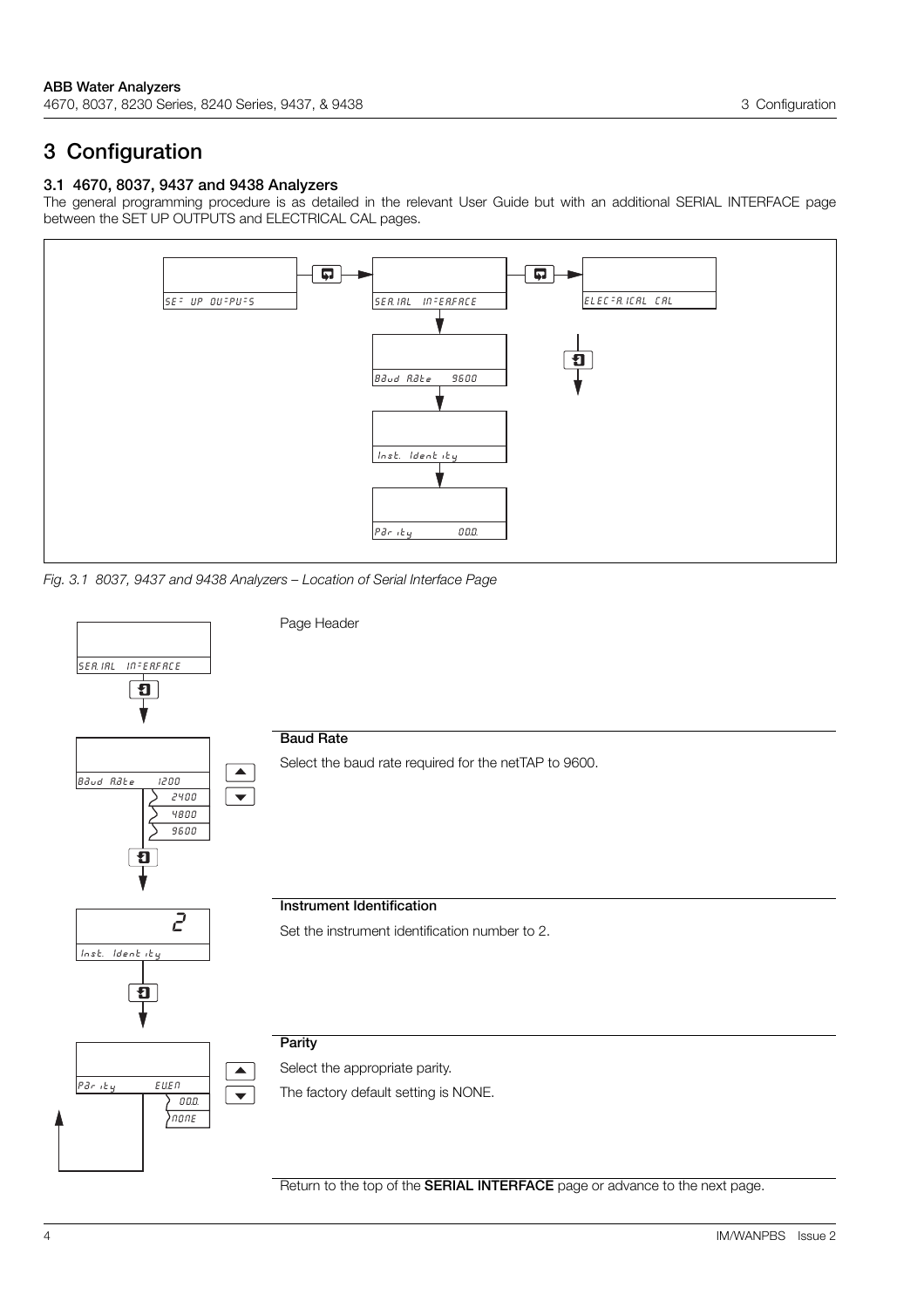### <span id="page-6-0"></span>**3.2 8230 Series Analyzers**

The general programming procedure is as detailed in the relevant User Guide, but with an additional **SERIAL INTERFACE** frame between the **SET UP ALARMS** and **SET UP CLOCK** frames.



*Fig. 3.2 8230 Series Analyzers – Location of Serial Interface Page*

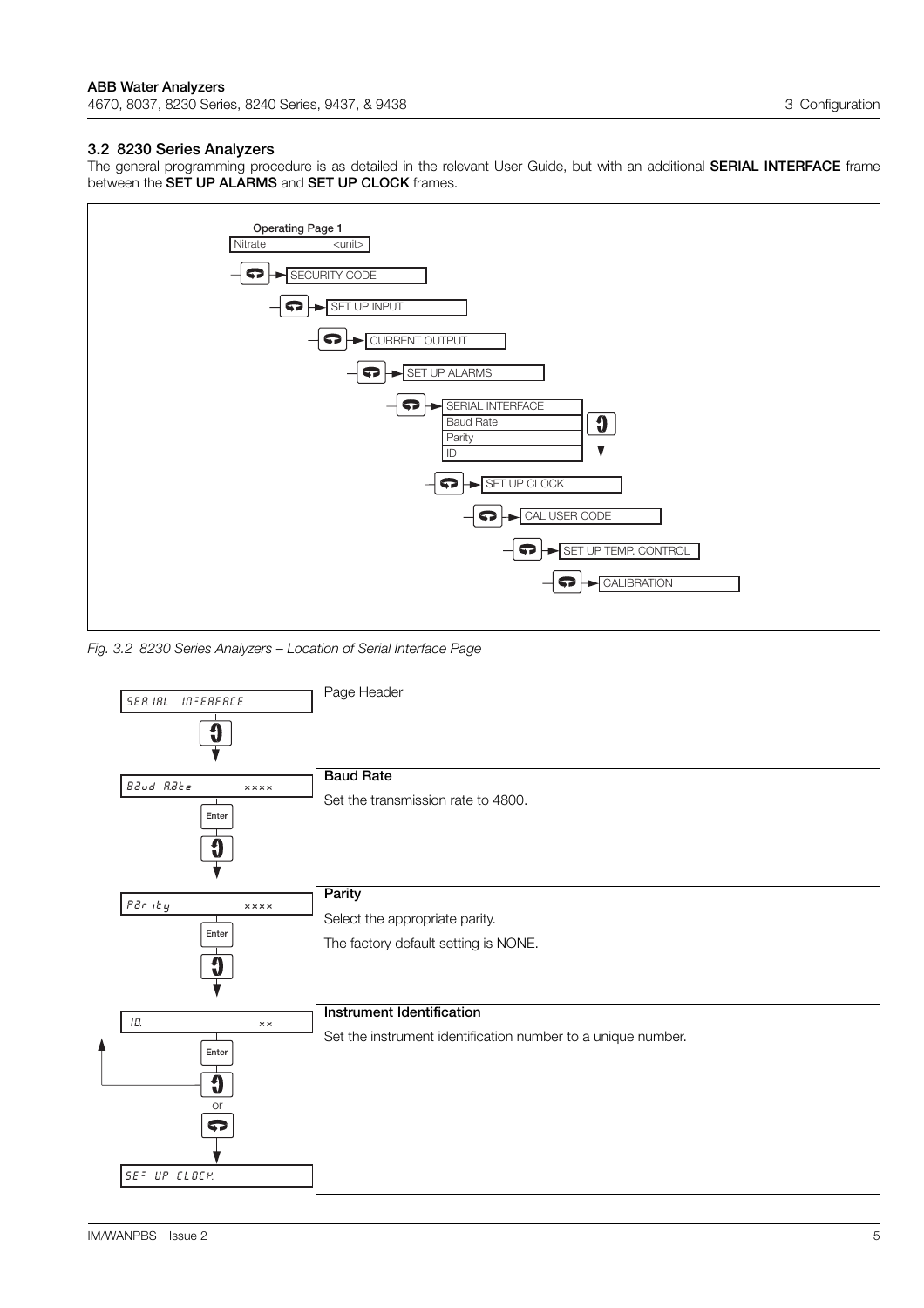#### <span id="page-7-0"></span>**3.3 8240 Series Analyzers**

The general programming procedure is as detailed in the relevant User Guide, but with an additional **SET UP SERIAL INTERFACE** frame in the **SET UP INSTRUMENT** page.



*Fig. 3.3 8240 Series Analyzers – Location of Serial Interface Page*

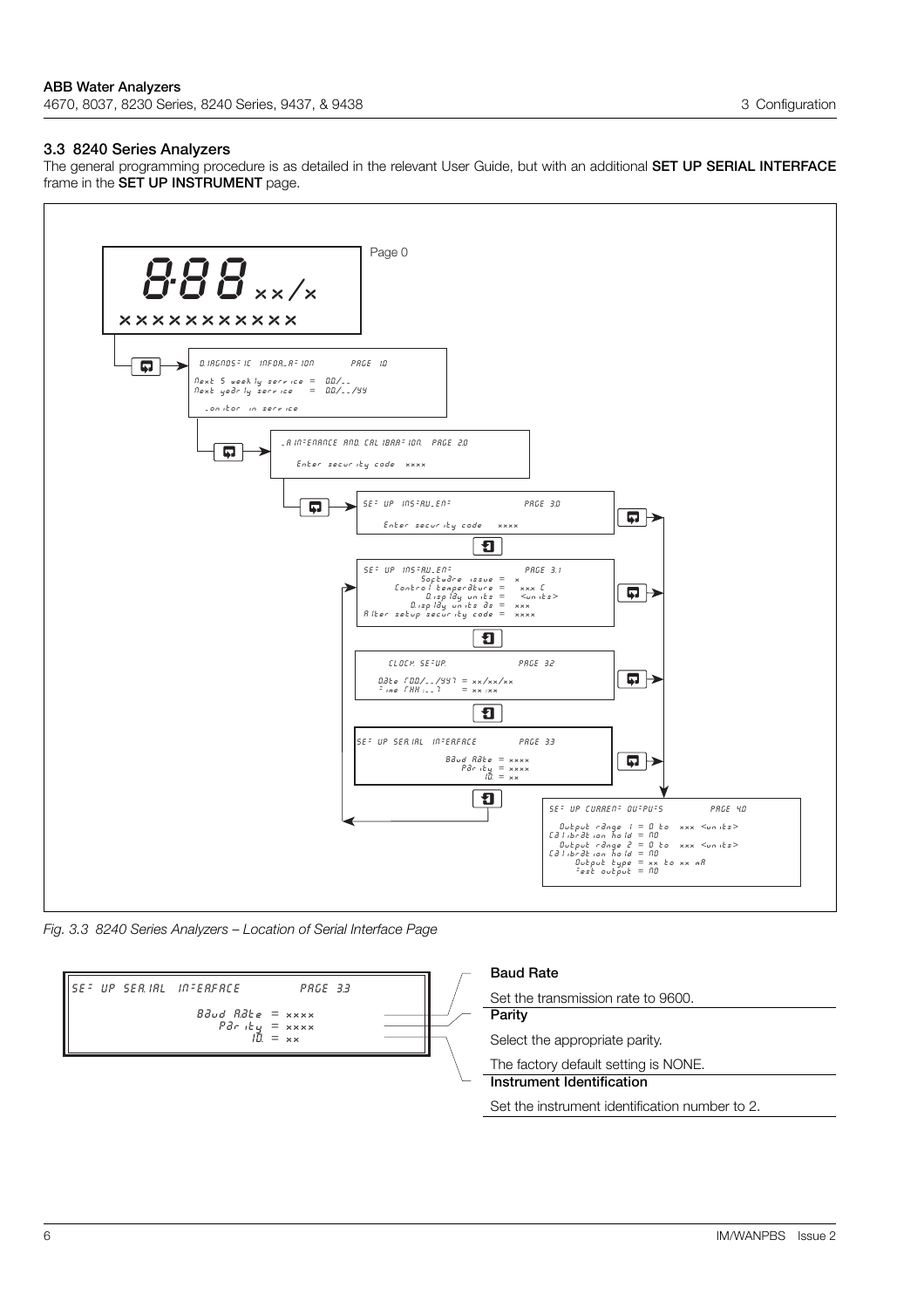## <span id="page-8-0"></span>**3.4 PROFIBUS Master Configuration**

| Analyzer                  | <b>Position</b> | <b>Datasets</b>            |
|---------------------------|-----------------|----------------------------|
| 4670, 8037, 9437 and 9438 | 000             | 64 byte input (0x40, 0x3F) |
| 8230 Series               | 000             | 64 byte input (0x40, 0x3F) |
|                           | 001             | 64 byte input (0x40, 0x3F) |
| 8240 Series               | 000             | 64 byte input (0x40, 0x3F) |
|                           | 001             | 64 byte input (0x40, 0x3F) |
|                           | 002             | 64 byte input (0x40, 0x3F  |

*Table 3.1 PROFIBUS Master Configuration*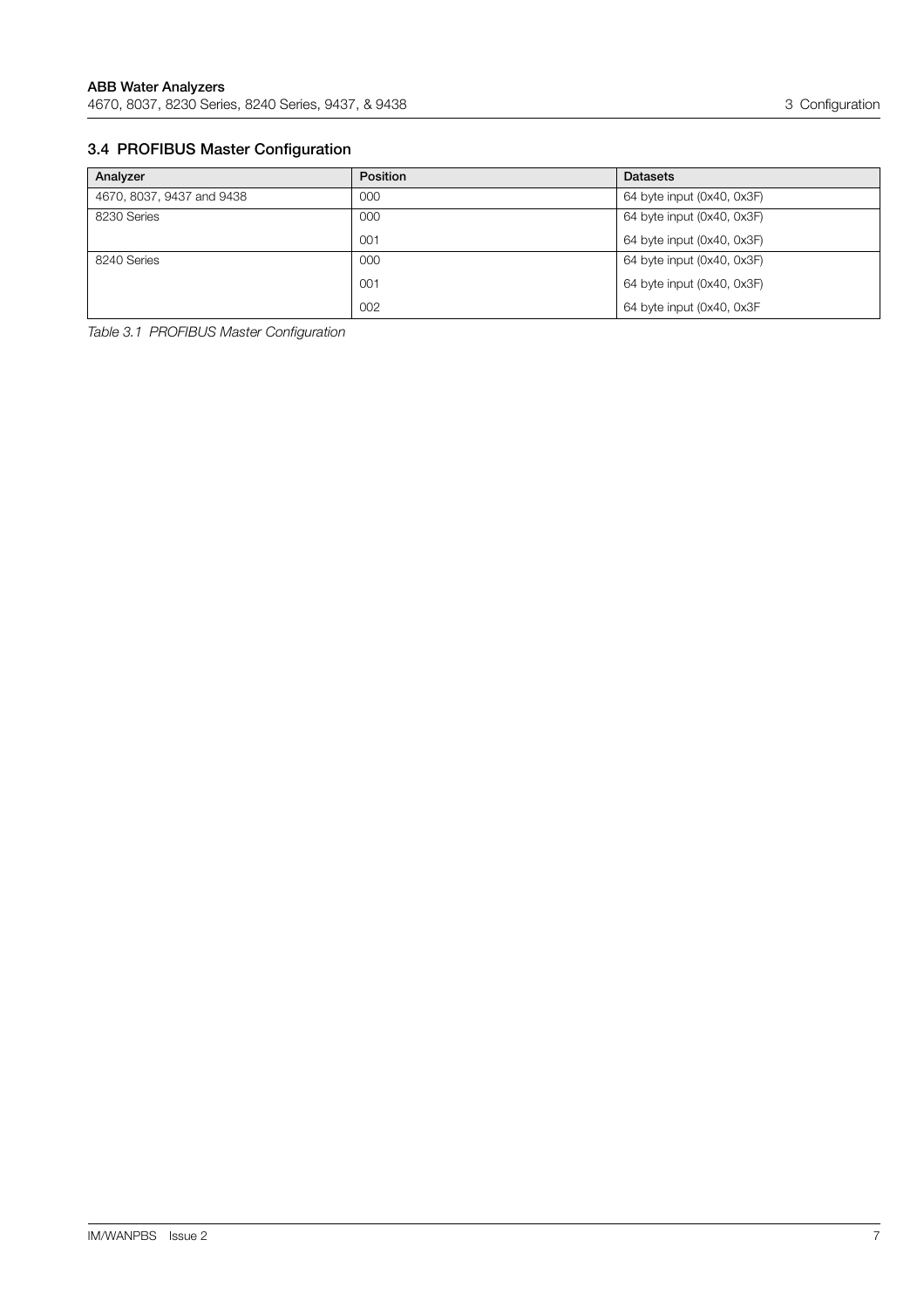## <span id="page-9-0"></span>**4 Profibus Database**

## <span id="page-9-1"></span>**4.1 4670 Holding Registers**

| <b>Modbus</b><br>Register | <b>PROFIBUS</b><br><b>Byte</b> |                              |                          |                                                                                                                                                 |
|---------------------------|--------------------------------|------------------------------|--------------------------|-------------------------------------------------------------------------------------------------------------------------------------------------|
| <b>Decimal</b>            | Decimal                        | Name                         | Data Type                | <b>Units</b>                                                                                                                                    |
| 11                        | $0$ to $3$                     | Measured Turbidity value     | Float                    | See Turbidity Units                                                                                                                             |
| 12                        | $\overline{\phantom{0}}$       |                              |                          |                                                                                                                                                 |
| 13                        | 4 to 7                         | <b>Turbidity Span</b>        | Float                    | See Turbidity Units                                                                                                                             |
| 14                        |                                |                              |                          | $\overline{\phantom{0}}$                                                                                                                        |
| 15                        | 8 to 11                        | Set point A1                 | Float                    | See Turbidity Units                                                                                                                             |
| 16                        | $\overline{\phantom{0}}$       |                              | $\overline{\phantom{0}}$ | $\overline{\phantom{a}}$                                                                                                                        |
| 17                        | 12 to 15                       | Set point A2                 | Float                    | See Turbidity Units                                                                                                                             |
| 18                        | $\overline{\phantom{0}}$       |                              | $\overline{\phantom{0}}$ | $\overline{\phantom{m}}$                                                                                                                        |
| 19                        | 16 to 19                       | Retransmission Span          | Float                    | See Turbidity Units                                                                                                                             |
| 20                        |                                |                              | $\overline{\phantom{0}}$ |                                                                                                                                                 |
| 21                        | 20 to 23                       | Retransmission Zero          | Float                    | See Turbidity Units                                                                                                                             |
| 22                        |                                |                              |                          |                                                                                                                                                 |
| 23                        | 24 to 25                       | <b>Turbidity Sensor Type</b> | Integer                  | $0 = 7997 - 100$ , $1 = 7997 - 200$ , $2 = 7997 - 201$<br>$3 = 7997 - 202$ , $4 = 7997 - 300$ , $5 = 7997 - 400$                                |
| 24                        | 26 to 27                       | <b>Turbidity Units</b>       | Integer                  | $0 =$ Turbidity NTU, $1 =$ Turbidity FNU<br>2 = Suspended Solids mg/l<br>$3 =$ Suspended Solids ppm, $4 =$ Turbidity FTU<br>$5 =$ Turbidity FAU |
| 25                        | 28 to 29                       | ppm/NTU Coefficient          | Integer                  | See the Operating Instructions (IM/4670)                                                                                                        |
| 26                        | 30 to 31                       | Alarm A1 Action              | Integer                  | $0 = EA$ . $1 = EB$                                                                                                                             |
| 27                        | 32 to 33                       | Alarm A2 Action              | Integer                  | $\overline{0}$ = EA, 1 = EB                                                                                                                     |
| 28                        | 34 to 35                       | Retransmission Type          | Integer                  | $0 = 0$ to 10 mA, 1 = 0 to 20 mA, 2 = 4 to 20 mA                                                                                                |
| 29                        | 36 to 37                       | <b>Instrument Status</b>     | Integer                  | See Table 4.2                                                                                                                                   |
| 30                        | $\overline{\phantom{0}}$       |                              | $\overline{\phantom{0}}$ | $\overline{\phantom{a}}$                                                                                                                        |
| 31                        | $\overline{\phantom{0}}$       |                              | $\overline{\phantom{0}}$ | $\overline{\phantom{0}}$                                                                                                                        |

*Table 4.1 4670 Holding Registers*

<span id="page-9-2"></span>

| <b>Bit</b> | Description             | Data                                  |
|------------|-------------------------|---------------------------------------|
| 4 to 15    | -                       | Always Zero                           |
| 3          | Turbidity Input Error   | $0 = \circ k$ , $1 = \text{Error}$    |
| 2          | Non-Volatile Read Error | $0 = \circ k$ . $1 = \text{Error}$    |
|            | Alarm 2 Status          | $0 = De$ -energized, $1 = E$ nergized |
| $\Omega$   | Alarm 1 Status          | $0 = De$ -energized, $1 = E$ nergized |

*Table 4.2 4670 Instrument Status*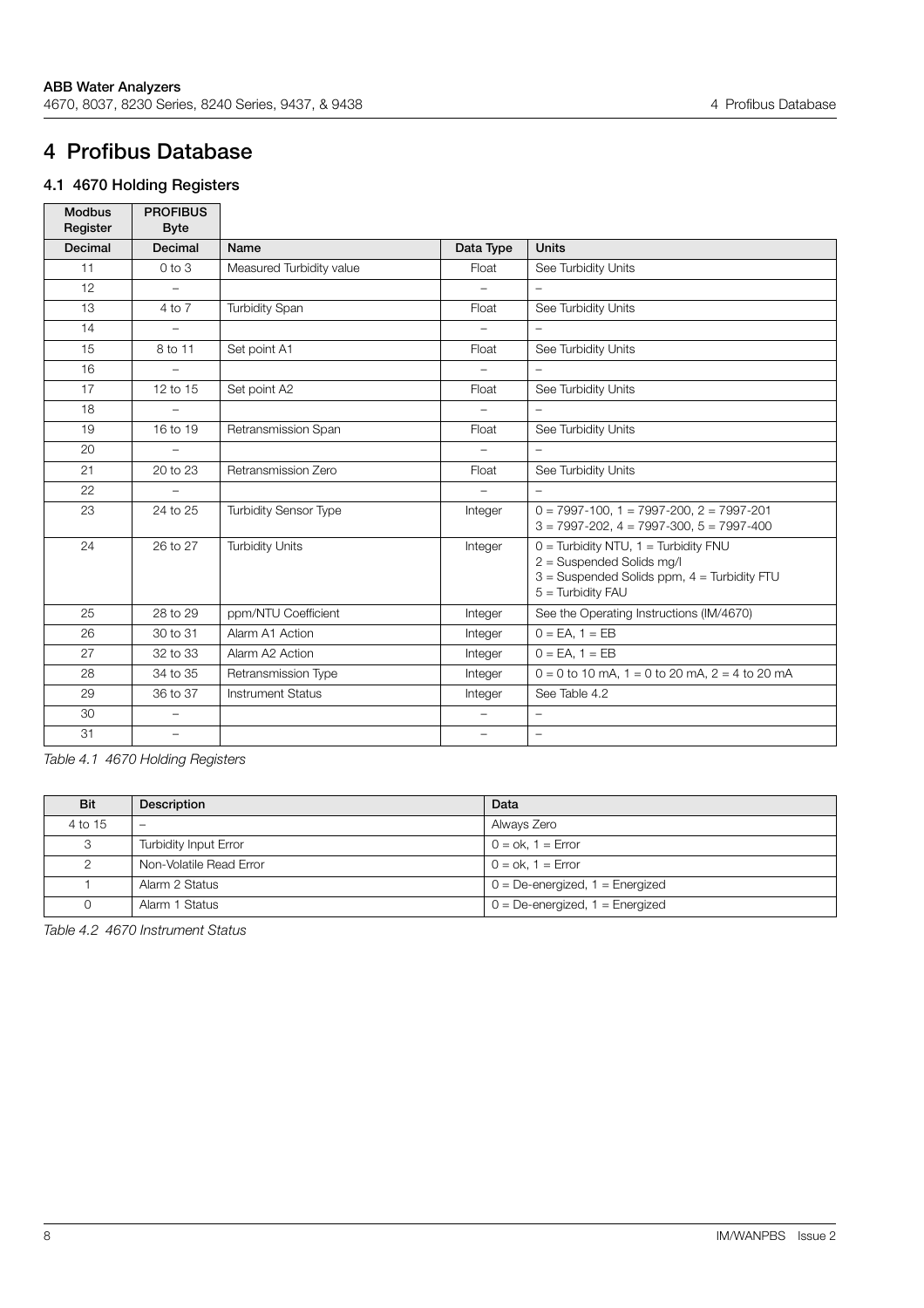## <span id="page-10-0"></span>**4.2 8230 Series Analyzers**

| <b>Modbus</b><br>Register | <b>PROFIBUS</b><br><b>Byte</b> |                          |                          |                                                                                                                |
|---------------------------|--------------------------------|--------------------------|--------------------------|----------------------------------------------------------------------------------------------------------------|
| <b>Decimal</b>            | Decimal                        | Name                     | Data Type                | <b>Units</b>                                                                                                   |
| $\mathbf{1}$              | $0$ to $3$                     | Measured ion value*      | Float                    | See Ion Units                                                                                                  |
| 2                         | $\overline{\phantom{m}}$       | $\equiv$                 | $\equiv$                 | $\overline{\phantom{0}}$                                                                                       |
| 3                         | 4 to 7                         | Measured millivolts      | Float                    | mV                                                                                                             |
| $\overline{4}$            |                                |                          |                          | $\overline{a}$                                                                                                 |
| 5                         | 8 to 11                        | Measured Temperature     | Float                    | Always in °C                                                                                                   |
| 6                         |                                |                          | $\qquad \qquad -$        |                                                                                                                |
| $\overline{7}$            | 12 to 15                       | Sensor Slope             | Float                    | Slope percentage                                                                                               |
| 8                         | $\equiv$                       | $\overline{\phantom{0}}$ | $\overline{a}$           | $\equiv$                                                                                                       |
| 9                         | 16 to 19                       | Control Temperature      | Float                    | Always in °C                                                                                                   |
| 10                        |                                |                          |                          |                                                                                                                |
| 11                        | 20 and 21                      | <b>Instrument Status</b> | Integer                  | See Table 4.4                                                                                                  |
| 12                        | 22 and 23                      | Instrument Type          | Integer                  | $0 =$ Fluoride, 1 = Ammonia, 2 = Nitrate, 4 = CO2,                                                             |
|                           |                                |                          |                          | $5 =$ Low Level Chloride, $6 =$ Chloride                                                                       |
| 13                        | 24 and 25                      | Display as               | Integer                  | $0 =$ Fluoride, 1 = Ammonia, 2 = Ammonium,                                                                     |
|                           |                                |                          |                          | $3$ = Nitrogen (Ammonium), $4$ = Nitrate,<br>$5$ = Nitrogen (Nitrate), $6$ = CO <sub>2</sub> , $7$ = Chloride, |
|                           |                                |                          |                          | 8 = Sodium Chloride, 9 = High Level Chloride                                                                   |
| 14                        | 26 and 27                      | Ion Units                | Integer                  | $0 = mg/kg$ , $1 = mg/l$ , $2 = ppm$                                                                           |
| 15                        | 28 to 31                       | Display Zero             | Float                    | See Ion Units                                                                                                  |
| 16                        | $\equiv$                       | $\overline{a}$           | $\overline{a}$           | $\overline{\phantom{0}}$                                                                                       |
| 17                        | 32 to 35                       | Display Span             | Float                    | See Ion Units                                                                                                  |
| 18                        |                                |                          |                          |                                                                                                                |
| 19                        | 36 and 37                      | Calibration Interval     | Integer                  | See Table 4.5                                                                                                  |
| 20                        | 38 to 41                       | Calibration Standard 1   | Float                    | See Ion Units                                                                                                  |
| 21                        | $\overline{\phantom{0}}$       | $\overline{\phantom{0}}$ | $\overline{\phantom{0}}$ | $\overline{a}$                                                                                                 |
| 22                        | 42 to 45                       | Calibration Standard 2   | Float                    | See Ion Units                                                                                                  |
| 23                        |                                |                          |                          |                                                                                                                |
| 24                        | 46 and 47                      | Retransmission Curve     | Integer                  | $0 = Linear, 1 = Logarithmic$                                                                                  |
| 25                        | 48 to 51                       | Retransmission Span      | Float                    | See Ion Units                                                                                                  |
| 26                        |                                |                          | $\overline{\phantom{m}}$ |                                                                                                                |
| 27                        | 52 to 55                       | Retransmission Zero      | Float                    | See Ion Units                                                                                                  |
| 28                        |                                | $\overline{a}$           | $\overline{a}$           | $\overline{a}$                                                                                                 |
| 29                        | 56 and 57                      | Alarm A1 Enabled         | Integer                  | $0 = Disabeled$ , 1 = Enabled                                                                                  |
| 30                        | 58 and 59                      | Alarm A1 Action          | Integer                  | $0 =$ Energized Below, $1 =$ Energized Above                                                                   |
| 31                        | 60 and 61                      | Alarm A1 Failsafe        | Integer                  | $0 = \text{Non-Failsafe}, 1 = \text{Failsafe}$                                                                 |
| 32                        | 62 and 63                      | Alarm A1 Hysteresis      | Integer                  | 0 to 5% of set point value                                                                                     |
| 33                        | 64 and 65                      | Alarm A1 Delay           | Integer                  | 0 to 60 minutes                                                                                                |
| 34                        | 66 and 69                      | Alarm A1 Set point       | Float                    | See Ion Units                                                                                                  |
| 35                        |                                |                          |                          |                                                                                                                |
| 36                        | 70 and 71                      | Alarm A2 Enabled         | Integer                  | $0 = Disabled$ , $1 = Enabled$                                                                                 |
| 37                        | 72 and 73                      | Alarm A2 Action          | Integer                  | $0 =$ Energized Below, $1 =$ Energized Above                                                                   |
| 38                        | 74 and 75                      | Alarm A2 Failsafe        | Integer                  | $0 = \text{Non-Failsafe}, 1 = \text{Failsafe}$                                                                 |
| 39                        | 76 and 77                      | Alarm A2 Hysteresis      | Integer                  | 0 to 5% of set point value                                                                                     |
| 40                        | 78 and 79                      | Alarm A2 Delay           | Integer                  | 0 to 60 minutes                                                                                                |
| 41                        | 80 to 83                       | Alarm A2 Set point       | Float                    | See Ion Units                                                                                                  |
| 42                        |                                |                          |                          |                                                                                                                |
| 43                        | 84 to 85                       | Clock - Day              | Integer                  | Day of the month                                                                                               |
| 44                        | 86 to 87                       | Clock - Month            | Integer                  | Month of the year                                                                                              |

*Table 4.3 8230 Series Holding Registers*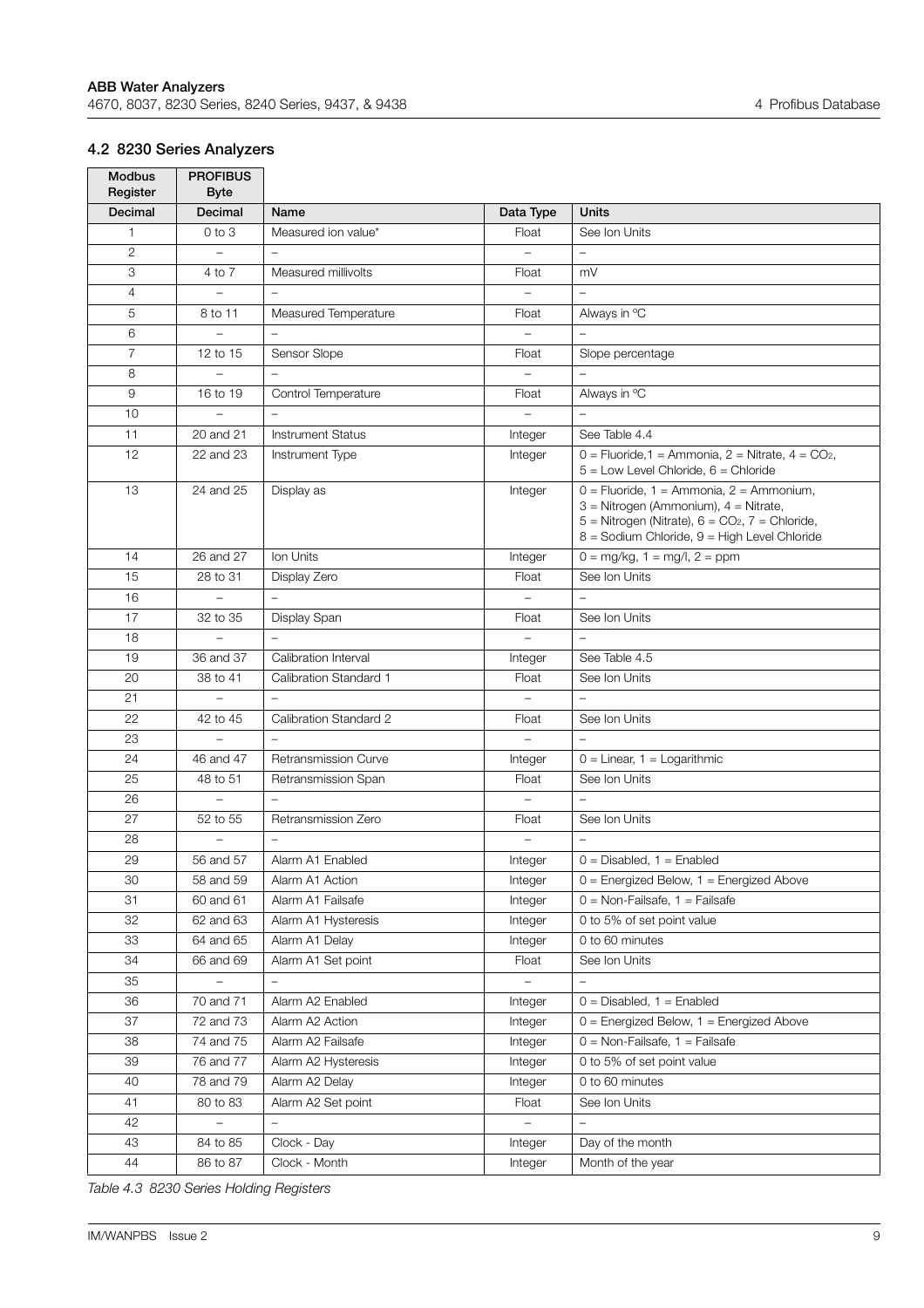$\blacksquare$ 

| <b>Modbus</b><br>Register | <b>PROFIBUS</b><br><b>Byte</b> |                            |           |                              |
|---------------------------|--------------------------------|----------------------------|-----------|------------------------------|
| Decimal                   | Decimal                        | Name                       | Data Type | <b>Units</b>                 |
| 45                        | 88 to 89                       | Clock - Year               | Integer   | Year                         |
| 46                        | 90 to 91                       | Clock - Hour               | Integer   | Time in 24 hour clock format |
| 47                        | 92 to 93                       | Clock - Minutes            | Integer   | <b>Minutes</b>               |
| 48                        | 94 to 95                       | Next Calibration - Day     | Integer   | Day of the month             |
| 49                        | 96 to 97                       | Next Calibration - Month   | Integer   | Month of the year            |
| 50                        | 98 to 99                       | Next Calibration - Year    | Integer   | Year                         |
| 51                        | 100 to 101                     | Next Calibration - Hour    | Integer   | Time in 24 hour clock format |
| 52                        | 102 to 103                     | Next Calibration - Minutes | Integer   | <b>Minutes</b>               |
| 53                        | 104 to 105                     | Last Calibration - Day     | Integer   | Day of the month             |
| 54                        | 106 to 107                     | Last Calibration - Month   | Integer   | Month of the year            |
| 55                        | 108 to 109                     | Last Calibration - Year    | Integer   | Year                         |
|                           | 110 to 128                     | $\qquad \qquad -$          |           | $\qquad \qquad$              |

*Table 4.3 8230 Series Holding Registers (Continued)*

<span id="page-11-0"></span>

| Bit            | Description               | Data                                 |
|----------------|---------------------------|--------------------------------------|
| 10 to 16       | $\overline{\phantom{0}}$  | Always Zero                          |
| 9              | Alarm 2 Status            | $0 = De-energized$ , $1 = Energized$ |
| 8              | Alarm 1 Status            | $0 = De-energized$ , $1 = Energized$ |
|                | Out of Service            | $0 = OK$ , $1 = Error$               |
| 6              | Slow Error                | $0 = OK$ , $1 = Error$               |
| 5              | Slope Error               | $0 = OK$ , $1 = Error$               |
| $\overline{4}$ | Cal In Progress           | $0 =$ Complete, $1 =$ In Progress    |
| 3              | Out of Sample             | $0 = OK$ , $1 = Error$               |
| $\overline{2}$ | Temperature Control Error | $0 = OK$ , $1 = Error$               |
|                | Temperature Input Error   | $0 = OK$ , $1 = Error$               |
| $\mathbf 0$    | Ion Input Error           | $0 = OK$ , $1 = Error$               |

*Table 4.4 8230 Instrument Status*

<span id="page-11-1"></span>

| <b>Calibration Frequency</b> | <b>Time Between Calibrations</b> |
|------------------------------|----------------------------------|
| 0                            | 6 Hours                          |
|                              | 12 Hours                         |
| $\overline{2}$               | 1 Day                            |
| 3                            | 2 Days                           |
| 4                            | 3 Days                           |
| 5                            | 4 Days                           |
| 6                            | 5 Days                           |
|                              | 6 Days                           |
| 8                            | Day                              |

*Table 4.5 8230 Calibration Intervals*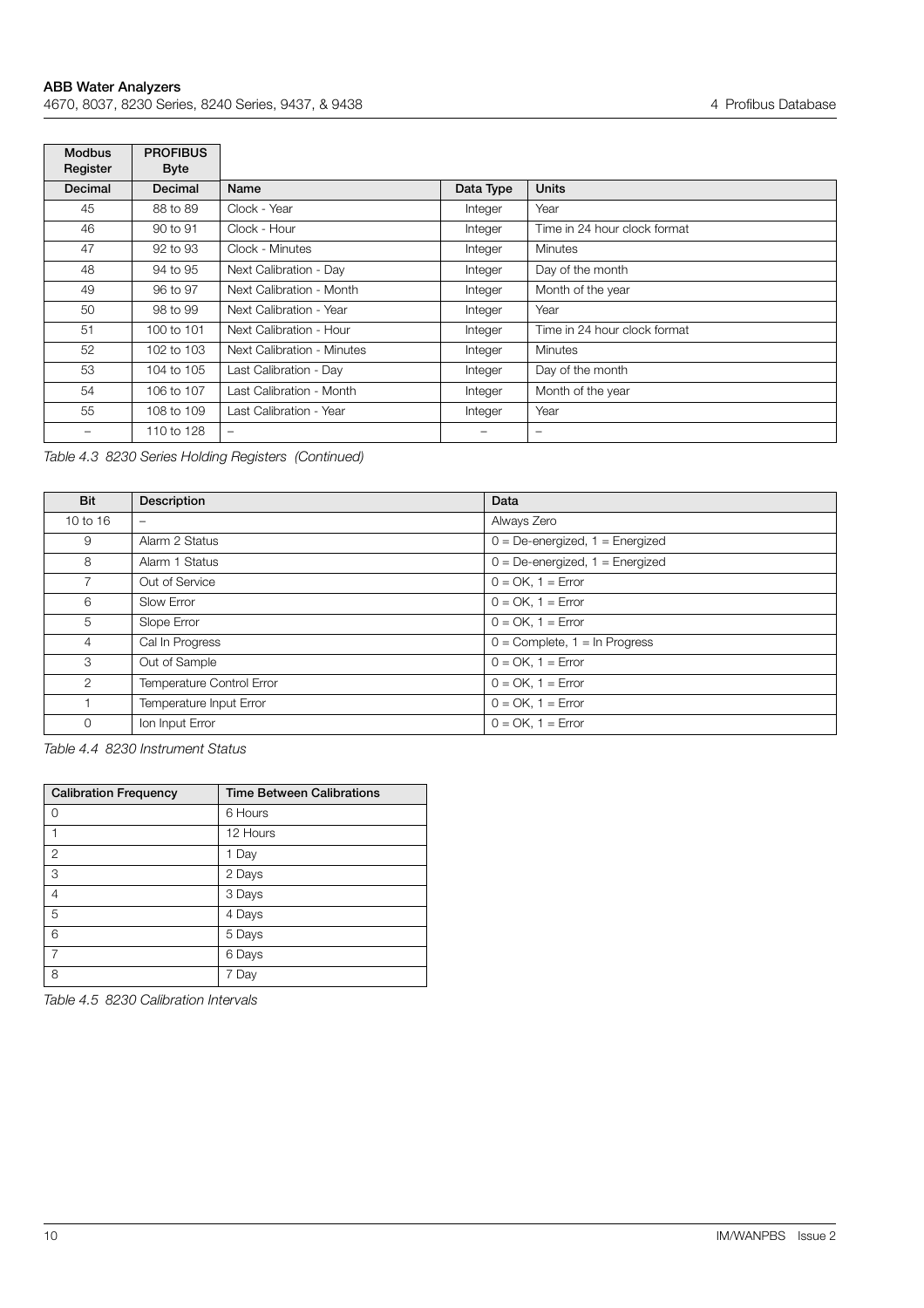#### <span id="page-12-0"></span>**4.3 8037 Analyzers**

The PROFIBUS register file contains 64 bytes. **PROFIBUS** 

| <b>Modbus</b><br>Register | <b>PROFIBUS</b><br><b>Byte</b> |                            |                          |                                                   |
|---------------------------|--------------------------------|----------------------------|--------------------------|---------------------------------------------------|
| Decimal                   | <b>Decimal</b>                 | Name                       | Data Type                | <b>Units</b>                                      |
| 11                        | $0$ to $3$                     | Measured Sodium Value      | Float                    | See Sodium Units (Modbus Register 24)             |
| 12                        | $\overline{\phantom{a}}$       |                            |                          | $\overline{\phantom{a}}$                          |
| 13                        | 4 to 7                         | <b>Measured Millivolts</b> | Float                    | mV                                                |
| 14                        | $\overline{\phantom{m}}$       | $\overline{\phantom{m}}$   | $\overline{\phantom{0}}$ | $\overline{\phantom{a}}$                          |
| 15                        | 8 to 11                        | Measured Temperature       | Float                    | See Temperature Units (Modbus Register 25)        |
| 16                        | $\overline{\phantom{0}}$       | $\overline{\phantom{0}}$   | $\overline{\phantom{0}}$ | $\overline{\phantom{a}}$                          |
| 17                        | 12 to 15                       | Millivolt Offset           | Float                    | mV                                                |
| 18                        |                                | $\overline{\phantom{0}}$   |                          | $\overline{\phantom{m}}$                          |
| 19                        | 16 to 19                       | Set point A1               | Float                    | See Sodium Units (Modbus Register 24)             |
| 20                        |                                |                            |                          |                                                   |
| 21                        | 20 to 23                       | Set point A2               | Float                    | See Sodium Units (Modbus Register 24)             |
| 22                        |                                |                            |                          | $\overline{\phantom{0}}$                          |
| 23                        | 32 and 33                      | Slope                      | Integer                  | $\%$                                              |
| 24                        | 34 and 35                      | Sodium Units               | Integer                  | $0 =$ ppb, $1 = \mu g/l$ , $2 = \mu g/kg$ (see *) |
| 25                        | 36 and 37                      | Temperature Units          | Integer                  | $\overline{0}$ = Deg C, 1 = Deg F                 |
| 26                        | 38 and 39                      | <b>Filter Time</b>         | Integer                  | Seconds                                           |
| 27                        | 40 and 41                      | Alarm A1 Action            | Integer                  | $0 = \text{Off}, 1 = \text{Low}, 2 = \text{High}$ |
| 28                        | 42 and 43                      | Alarm A2 Action            | Integer                  | $0 = \text{Off}, 1 = \text{Low}, 2 = \text{High}$ |
| 29                        | 44 and 45                      | Retransmission Curve       | Integer                  | $0 =$ Linear, $1 =$ Logarithmic                   |
| 30                        | 46 and 47                      | Retransmission Type        | Integer                  | $0 = 0$ to 10mA, 1 = 0 to 20mA, 2 = 4 to 20mA     |
| 31                        | 24 to 27                       | Retransmission Span        | Float                    | See Sodium Units (Modbus Register 24)             |
| 32                        |                                |                            |                          |                                                   |
| 33                        | 28 to 31                       | Retransmission Zero        | Float                    | See Sodium Units (Modbus Register 24)             |
| 34                        | $\overline{\phantom{0}}$       | $\equiv$                   |                          | $\overline{\phantom{m}}$                          |
| 35                        | 48 and 49                      | <b>Instrument Status</b>   | Integer                  | See Table 4.7                                     |
| -                         | 50 to 63                       |                            | $\overline{\phantom{0}}$ | $\overline{\phantom{0}}$                          |

 $*$  10mg/l = 10000 $\mu$ g/l

*Table 4.6 8037 Holding Registers*

<span id="page-12-1"></span>

| <b>Bit</b>     | Description                     | Data                                 |
|----------------|---------------------------------|--------------------------------------|
| 10 to 15       |                                 | Always Zero                          |
| 9              | Alarm 2 Status                  | $0 = De-energized$ , $1 = Energized$ |
| 8              | Alarm 1 Status                  | $0 = De-energized$ , $1 = Energized$ |
| $\overline{7}$ | Non-Volatile Read Error         | $0 = OK$ , $1 = Error$               |
| 6              | $\overline{\phantom{0}}$        | Always Zero                          |
| 5              | Outputs Held During Calibration | $0 = No. 1 = Yes$                    |
| $\overline{4}$ | <b>Calibration In Progress</b>  | $0 =$ Complete, $1 =$ In Progress    |
| 3              | Solution is Cold                | $0 = OK$ , $1 = Error$               |
| 2              | Solution is Hot                 | $0 = OK$ , $1 = Error$               |
|                | Short Circuit Pt1000            | $0 = OK$ , $1 = Error$               |
| $\mathbf 0$    | Open Circuit Pt1000             | $0 = OK$ , $1 = Error$               |

*Table 4.7 8037 Instrument Status*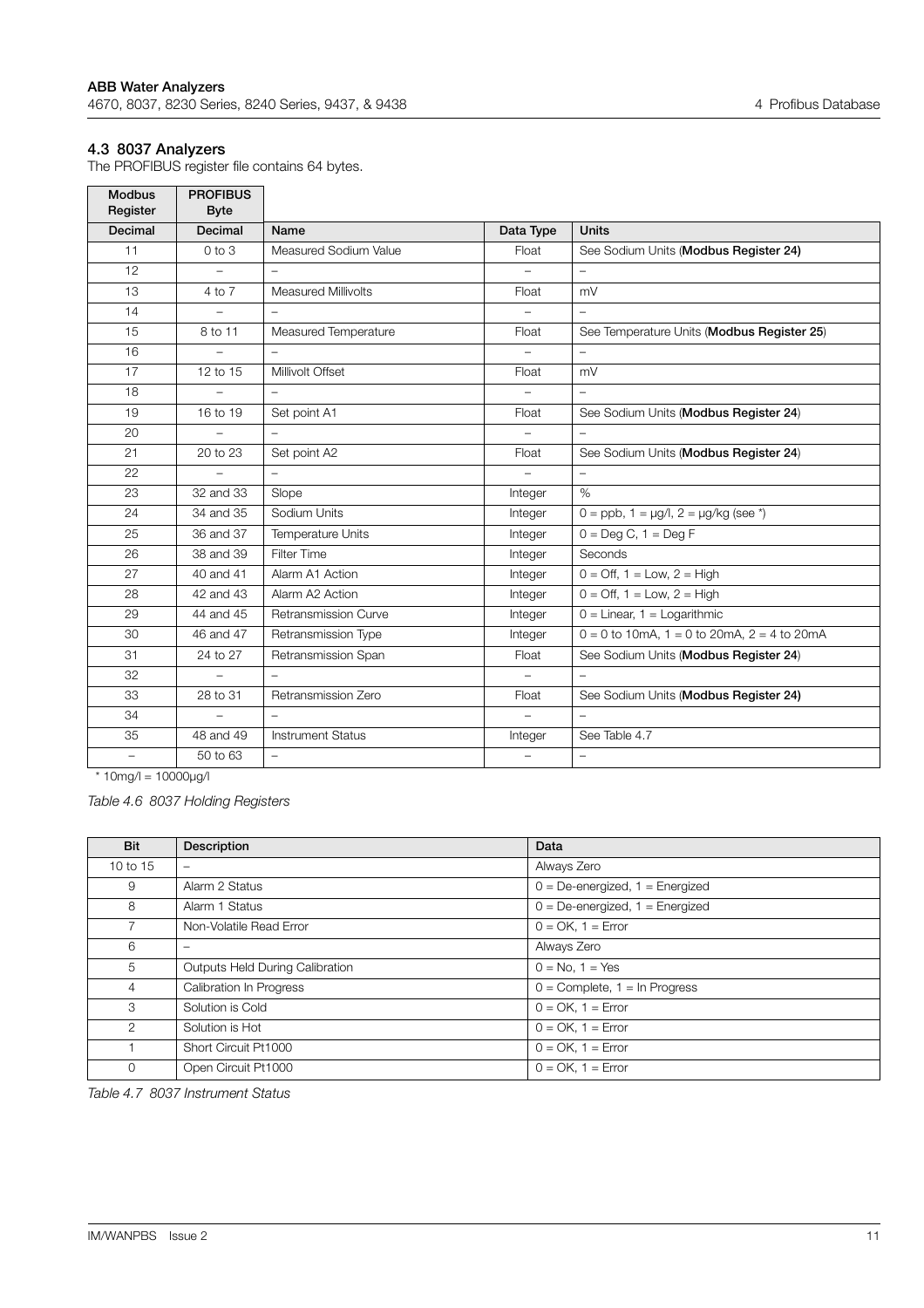## <span id="page-13-0"></span>**4.4 8241 Single-stream Analyzers**

| <b>Modbus</b><br>Register | <b>PROFIBUS</b><br><b>Byte</b> |                                     |                |                                              |
|---------------------------|--------------------------------|-------------------------------------|----------------|----------------------------------------------|
| Decimal                   | Decimal                        | Name                                | Data Type      | <b>Units</b>                                 |
| $\mathbf{1}$              | $0$ to $3$                     | Silica Concentration                | Float          | See Units                                    |
| $\overline{2}$            |                                | $\equiv$                            | $\overline{a}$ | $\equiv$                                     |
| 3                         | 4 to 7                         | Optical System Temperature          | Float          | Always in °C                                 |
| $\overline{4}$            |                                |                                     |                |                                              |
| 5                         | 8 to 11                        | Reaction Block Temperature          | Float          | Always in °C                                 |
| 6                         |                                |                                     |                |                                              |
| $\overline{7}$            | 12 and 13                      | <b>Displayed Slope</b>              | Integer        | Slope percentage                             |
| 8                         | 14 and 15                      | Displayed Offset                    | Integer        | Slope percentage                             |
| 9                         | 16 and 17                      | <b>Instrument Status</b>            | Integer        | See Table 4.9                                |
| 10                        | 18 and 19                      | Alarm Status                        | Integer        | See Table 4.11                               |
| 11                        | 20 and 21                      | Units                               | Integer        | $0 =$ ppb, $1 =$ ug/l, $2 =$ ug/kg           |
| 12                        | 22 and 23                      | Display Span                        | Integer        | $0 = 0$ to 2000, $1 = 0$ to 5000             |
| 13                        | 24 and 25                      | Calibration Type                    | Integer        | $0 =$ None, 1 = Routine, 2 = Baseline        |
| 14                        | 26 and 27                      | Auto Zero Cal Frequency             | Integer        | See Table 4.10                               |
| 15                        | 28 and 29                      | Number of Auto Zeros between        | Integer        | 0 to $10.11 =$ Off                           |
|                           |                                | secondary cals                      |                |                                              |
| 16                        | 30 and 31                      | Time to Auto Zero Compensation      | Integer        | <b>Minutes</b>                               |
| 17                        | 32 and 33                      | Time to Secondary Cal Compensation  | Integer        | <b>Minutes</b>                               |
| 18                        | 34 and 35                      | Time to Recovery                    | Integer        | <b>Minutes</b>                               |
| 19                        | 36 and 37                      | Secondary Calibration Concentration | Integer        | See Units                                    |
| 20                        | 38 and 39                      | Current Output 1 Hold Status        | Integer        | $0 = No, 1 = Yes$                            |
| 21                        | 40 and 41                      | Current Output 2 Hold Status        | Integer        | $0 = No, 1 = Yes$                            |
| 22                        | 42 and 43                      | Current Output Type                 | Integer        | $0 = 0-10$ mA, $1 = 0-20$ mA, $2 = 4-20$ mA  |
| 23                        | 44 and 45                      | Current Output Range 1              | Integer        | See Units                                    |
| 24                        | 46 and 47                      | Current Output Range 2              | Integer        | See Units                                    |
| 25                        | 48 and 49                      | Alarm Failsafe                      | Integer        | $0 = No, 1 = Yes$                            |
| 26                        | 50 and 51                      | Alarm Hysteresis                    | Integer        | 0 to 5% of set point value                   |
| 27                        | 52 and 53                      | Alarm Delav                         | Integer        | 0 to 99minutes                               |
| 28                        | 54 and 55                      | Alarm A1 On/Off Status              | Integer        | $0 = \text{Off. } 1 = \text{On}$             |
| 29                        | 56 and 57                      | Alarm A1 Action                     | Integer        | $0 = Low, 1 = High$                          |
| 30                        | 58 and 59                      | Alarm A1 Set point                  | Integer        | See Units                                    |
| 31                        | 60 and 61                      | Alarm A2 On/Off Status              | Integer        | $0 = \text{Off}, 1 = \text{On}$              |
| 32                        | 62 and 63                      | Alarm A2 Action                     | Integer        | $0 =$ Energized Below, $1 =$ Energized Above |
| 33                        | 64 and 65                      | Alarm A2 Set point                  | Integer        | See Units                                    |
| 34                        | 66 and 67                      | Clock - Day                         | Integer        | Day of the month                             |
| 35                        | 68 and 69                      | Clock - Month                       | Integer        | Month of the year                            |
| 36                        | 70 and 71                      | Clock - Year                        | Integer        | Year                                         |
| 37                        | 72 and 73                      | Clock - Hour                        | Integer        | Time in 24 hour clock format                 |
| 38                        | 74 and 75                      | Clock - Minutes                     | Integer        | <b>Minutes</b>                               |
| 39                        | 76 and 77                      | Next Auto Calibration - Day         | Integer        | Day of the month                             |
| 40                        | 78 and 79                      | Next Auto Calibration - Month       | Integer        | Month of the year                            |
| 41                        | 80 and 81                      | Next Auto Calibration - Year        | Integer        | Year                                         |
| 42                        | 82 and 83                      | Next Auto Calibration - Hours       | Integer        | Time in 24 hour clock format                 |
| 43                        | 84 and 85                      | Next Auto Calibration - Minutes     | Integer        | Minutes                                      |
| 44                        | 86 and 87                      | Next Auto Zero Calibration - Day    | Integer        | Day of the month                             |
| 45                        | 88 and 89                      | Next Auto Zero Calibration - Month  | Integer        | Month of the year                            |
| 46                        | 90 and 91                      | Next Auto Zero Calibration - Year   | Integer        | Year                                         |

*Table 4.8 8241 (Single-stream) Holding Registers*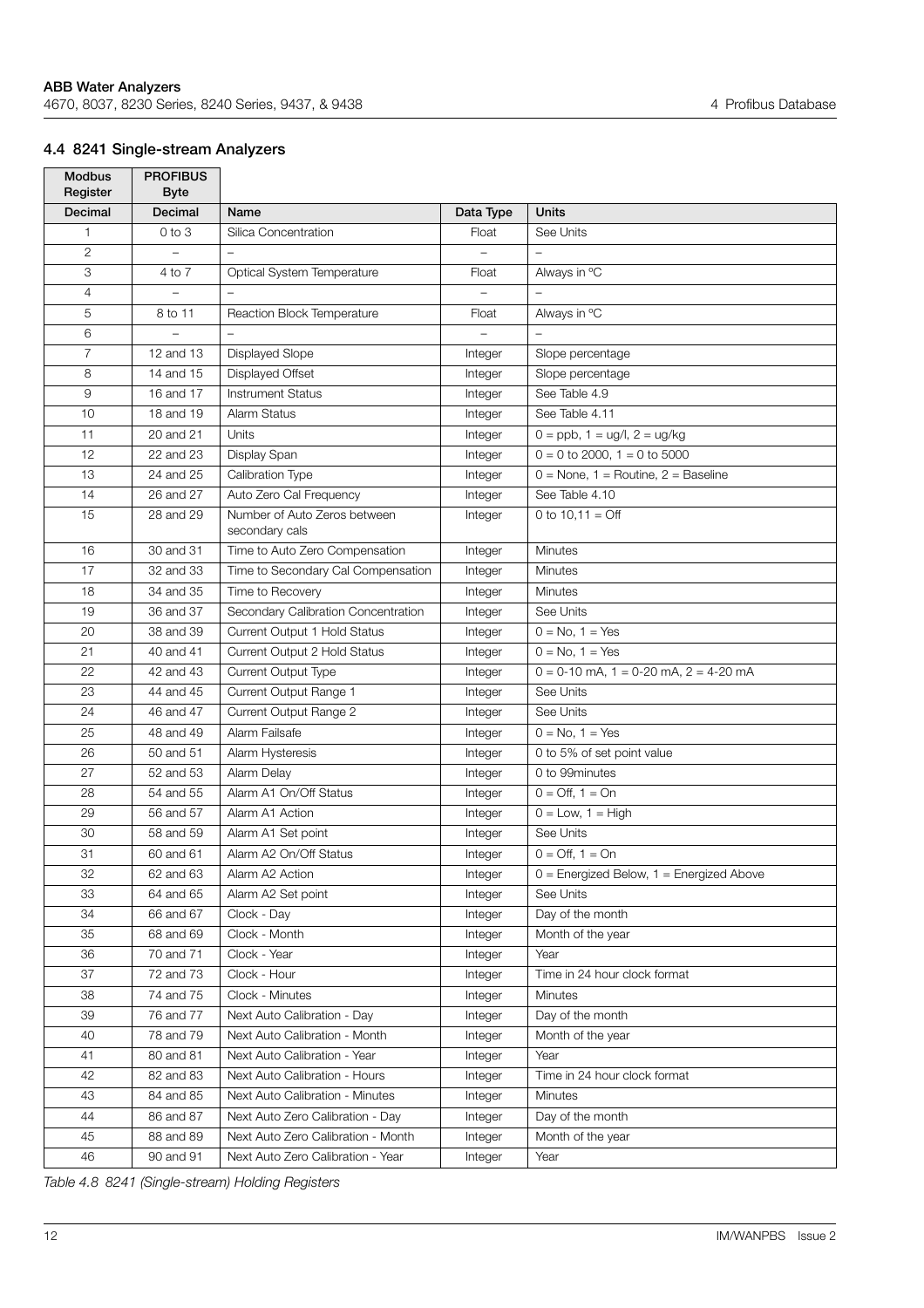Г

| <b>Modbus</b><br>Register | <b>PROFIBUS</b><br><b>Byte</b> |                                    |           |                   |
|---------------------------|--------------------------------|------------------------------------|-----------|-------------------|
| Decimal                   | Decimal                        | Name                               | Data Type | <b>Units</b>      |
| 47                        | 92 and 93                      | Last Auto Zero Calibration - Day   | Integer   | Day of the month  |
| 48                        | 94 and 95                      | Last Auto Zero Calibration - Month | Integer   | Month of the year |
| 49                        | 96 and 97                      | Last Auto Zero Calibration - Year  | Integer   | Year              |
| 50                        | 98 and 99                      | Next Secondary Calibration - Day   | Integer   | Day of the month  |
| 51                        | 100 and 101                    | Next Secondary Calibration - Month | Integer   | Month of the year |
| 52                        | 102 and 103                    | Next Secondary Calibration - Year  | Integer   | Year              |
| 53                        | 104 and 105                    | Last Secondary Calibration - Day   | Integer   | Day of the month  |
| 54                        | 106 and 107                    | Last Secondary Calibration - Month | Integer   | Month of the year |
| 55                        | 108 and 109                    | Last Secondary Calibration - Year  | Integer   | Year              |

*Table 4.8 8241 (Single-stream) Holding Registers (Continued)*

<span id="page-14-0"></span>

| Bit      | <b>Description</b>                     | Data                                                  |
|----------|----------------------------------------|-------------------------------------------------------|
| 13 to 15 | $\overline{\phantom{0}}$               | Always Zero                                           |
| 12       | Sample Status                          | $0 = OK$ , $1 = Out Of Sample$                        |
| 11       | Upper Calibration Slope Alarm          | $0 = OK$ , 1 = Calibration Outside Upper Limits       |
| 10       | Lower Calibration Slope Alarm          | $0 = OK$ , 1 = Calibration Outside Lower Limits       |
| 9        | Calibration Offset Alarm               | $0 = OK$ , 1 = Calibration Outside Offset Limits      |
| 8        | Yearly Service Status                  | $0 = OK$ , 1 = Yearly Service Overdue                 |
|          | Five-weekly Service Status             | $0 = OK$ , $1 = Five-weekly Service Overdue$          |
| 6        | <b>Reagent Status</b>                  | $0 = OK$ , $1 = Out of Research$                      |
| 5        | Lower Limit Control Temperature Status | $0 = OK$ , 1 = Control Temperature Out of Range       |
| 4        | Upper Limit Control Temperature Status | $0 = OK$ , 1 = Control Temperature Out of Range       |
| 3        | Pump Status                            | $0 =$ Pumps are On, $1 =$ Pumps are Off               |
| 2        | Hold Mode                              | $0 =$ Hold Mode Off, $1 =$ Hold Mode On               |
|          | <b>Monitor Calibration Status</b>      | $0 =$ Not in Calibration, 1 = Calibration In Progress |
| $\Omega$ | <b>Monitor Status</b>                  | $0 = OK$ , $1 = Out of Service$                       |

*Table 4.9 8241 Instrument Status*

<span id="page-14-2"></span>

| <b>Calibration Frequency</b> | <b>Time Between Calibrations</b> |
|------------------------------|----------------------------------|
| Ω                            | Off                              |
|                              | 12 Hours                         |
| $\mathbf{2}$                 | 1 Day                            |
| 3                            | 2 Days                           |
| $\overline{4}$               | 3 Days                           |
| 5                            | 4 Days                           |
| 6                            | 5 Days                           |
| 7                            | 6 Days                           |
| 8                            | 7 Day                            |

<span id="page-14-1"></span>

| <b>Bit</b>     | Description     | Data                                           |
|----------------|-----------------|------------------------------------------------|
| 8 to 15        |                 | Always 0                                       |
| 7              | Out of Service  | $0 = Out of Service, 1 = OK$                   |
| 6              | Cal in Progress | $0 =$ Normal Operation, 1 = Cal In<br>Progress |
| 5              | Alarm 6         | $0 = De$ -energized, $1 = E$ nergized          |
| 4              | Alarm 5         | $0 = De$ -energized, $1 = E$ nergized          |
| 3              | Alarm 4         | $0 = De-energized$ , $1 = Energized$           |
| $\overline{2}$ | Alarm 3         | $0 = De$ -energized, $1 = E$ nergized          |
| $\mathbf 1$    | Alarm 2         | $0 = De$ -energized, $1 = E$ nergized          |
| $\Omega$       | Alarm 1         | $0 = De-energized$ , $1 = Energized$           |

*Table 4.11 8241 Alarm Status*

*Table 4.10 8241 Calibration Intervals*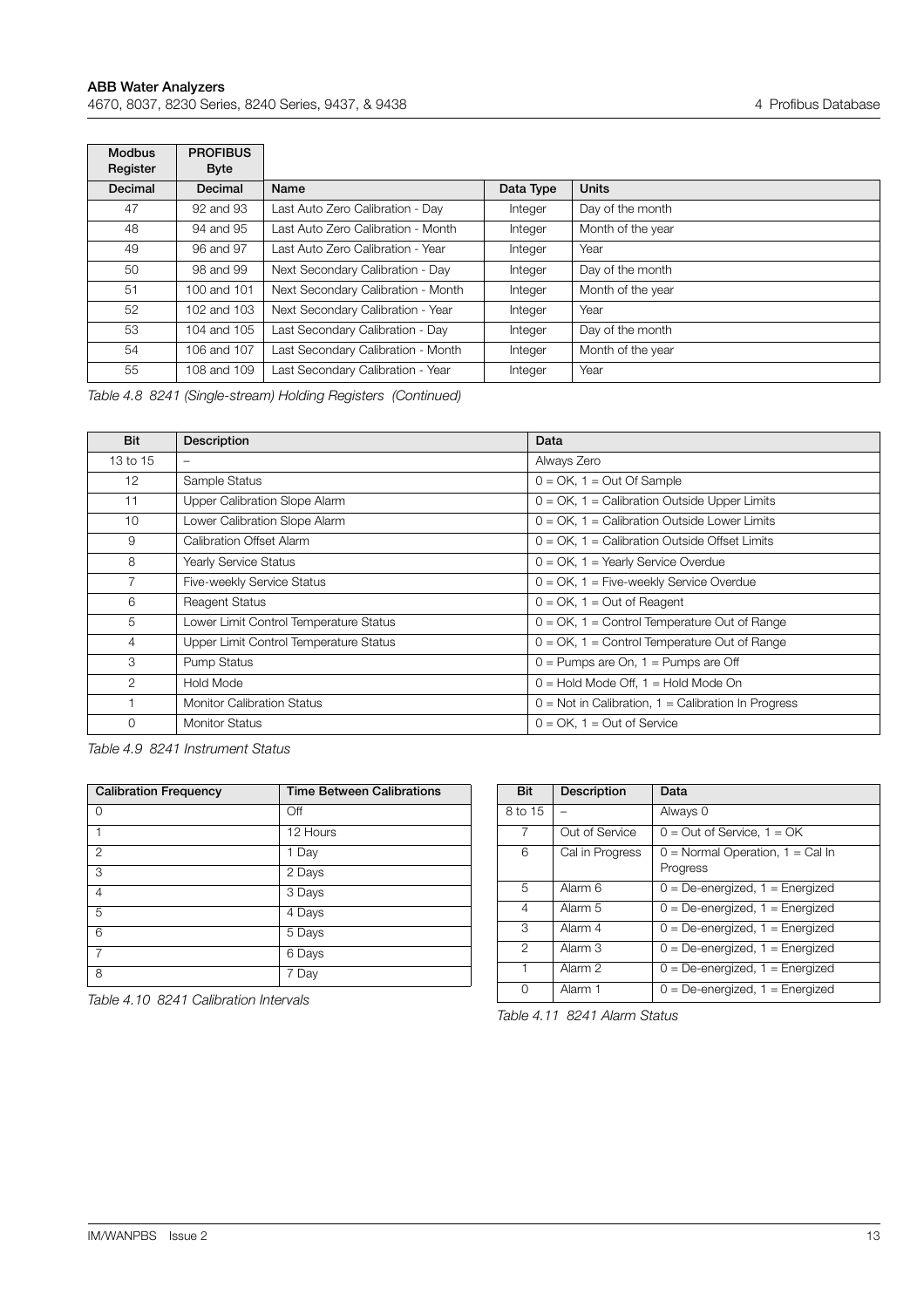## <span id="page-15-0"></span>**4.5 8241 Multi-stream Analyzers**

| <b>Modbus</b><br>Register | <b>PROFIBUS</b><br><b>Byte</b> |                                             |                          |                                             |
|---------------------------|--------------------------------|---------------------------------------------|--------------------------|---------------------------------------------|
| Decimal                   | Decimal                        | Name                                        | Data Type                | <b>Units</b>                                |
| $\mathbf{1}$              | $0$ to $3$                     | Silica Concentration --stream 1             | Float                    | See Units                                   |
| $\overline{2}$            | $\!-$                          | $\equiv$                                    | $\equiv$                 | $\equiv$                                    |
| 3                         | 4 to 7                         | Silica Concentration --stream 2             | Float                    | See Units                                   |
| $\overline{4}$            |                                |                                             |                          |                                             |
| 5                         | 8 to 11                        | Silica Concentration --stream 3             | Float                    | See Units                                   |
| 6                         |                                |                                             | $\qquad \qquad -$        | $\overline{\phantom{0}}$                    |
| $\overline{7}$            | 12 to 15                       | Silica Concentration --stream 4             | Float                    | See Units                                   |
| 8                         |                                |                                             | $\overline{\phantom{0}}$ | $\overline{a}$                              |
| 9                         | 16 to 19                       | Silica Concentration --stream 5             | Float                    | See Units                                   |
| 10                        |                                |                                             |                          |                                             |
| 11                        | 20 to 23                       | Silica Concentration --stream 6             | Float                    | See Units                                   |
| 12                        |                                | $\qquad \qquad -$                           | $\qquad \qquad -$        | $\overline{\phantom{m}}$                    |
| 13                        | 24 to 27                       | Optical System Temperature                  | Float                    | Always in °C                                |
| 14                        | $\overline{\phantom{a}}$       | $\overline{a}$                              | $\overline{a}$           | $\overline{a}$                              |
| 15                        | 28 to 31                       | Reaction Block Temperature                  | Float                    | Always in °C                                |
| 16                        |                                |                                             |                          |                                             |
| 17                        | 32 and 33                      | Displayed Slope                             | Integer                  | slope percentage                            |
| 18                        | 34 and 35                      | Displayed Offset                            | Integer                  | slope percentage                            |
| 19                        | 36 and 37                      | <b>Instrument Status</b>                    | Integer                  | See Table 4.9                               |
| 20                        | 38 and 39                      | Alarm Status                                | Integer                  | See Table 4.11                              |
| 21                        | 40 and 41                      | Units                                       | Integer                  | $0 =$ ppb, $1 =$ ug/l, $2 =$ ug/kg          |
| 22                        | 42 and 43                      | Display Span                                | Integer                  | $0 = 0$ to 2000, $1 = 0$ to 5000            |
| 23                        | 44 and 45                      | Calibration Type                            | Integer                  | $0 =$ None, 1 = Routine, 2 = Baseline       |
| 24                        | 46 and 47                      | Auto Zero Cal Frequency                     | Integer                  | See Table 4.10                              |
| 25                        | 48 and 49                      | Number of Auto Zeros between                | Integer                  | 0 to $10,11 = \text{Off}$                   |
|                           |                                | secondary cals                              |                          |                                             |
| 26                        | 50 and 51                      | Time to Auto Zero Compensation              | Integer                  | Minutes                                     |
| 27                        | 52 and 53                      | Time to Secondary Cal Compensation          | Integer                  | Minutes                                     |
| 28                        | 54 and 55                      | Time to Recovery                            | Integer                  | <b>Minutes</b>                              |
| 29                        | 56 and 57                      | Secondary Calibration Concentration         | Integer                  | See Units                                   |
| 30                        | 58 and 59                      | <b>Current Output Type</b>                  | Integer                  | $0 = 0-10$ mA, $1 = 0-20$ mA, $2 = 4-20$ mA |
| 31                        | 60 and 61                      | Current O/P Out of Sample Indicator         | Integer                  | $0 = No, 1 = Yes$                           |
| 32                        | 62 and 63                      | Default Output Current for Out of<br>Sample | Integer                  | percentage between 0 & 105%                 |
| 33                        | 64 and 65                      | Current Output Range 1                      | Integer                  | See Units                                   |
| 34                        | 66 and 67                      | Current Output Range 2                      | Integer                  | See Units                                   |
| 35                        | 68 and 69                      | Current Output Range 3                      | Integer                  | See Units                                   |
| 36                        | 70 and 71                      | Current Output Range 4                      | Integer                  | See Units                                   |
| 37                        | 72 and 73                      | Current Output Range 5                      | Integer                  | See Units                                   |
| 38                        | 74 and 75                      | Current Output Range 6                      | Integer                  | See Units                                   |
| 39                        | 76 and 77                      | Alarm Failsafe                              | Integer                  | $0 = No, 1 = Yes$                           |
| 40                        | 78 and 79                      | Alarm Hysteresis                            | Integer                  | 0 to 5% of set point value                  |
| 41                        | 80 and 81                      | Alarm Configuration                         | Integer                  | $0 =$ Concentration, $1 =$ Out of Sample    |
| 42                        | 82 and 83                      | Alarm A1 On/Off Status                      | Integer                  | $0 = \text{Off}, 1 = \text{On}$             |
| 43                        | 84 and 85                      | Alarm A1 Action                             | Integer                  | $0 = Low, 1 = High$                         |
| 44                        | 86 and 87                      | Alarm A1 Set point                          | Integer                  | See Units                                   |
| 45                        | 88 and 89                      | Alarm A2 On/Off Status                      | Integer                  | $0 = \text{Off}, 1 = \text{On}$             |

*Table 4.12 8241 (Multi-stream) Holding Registers*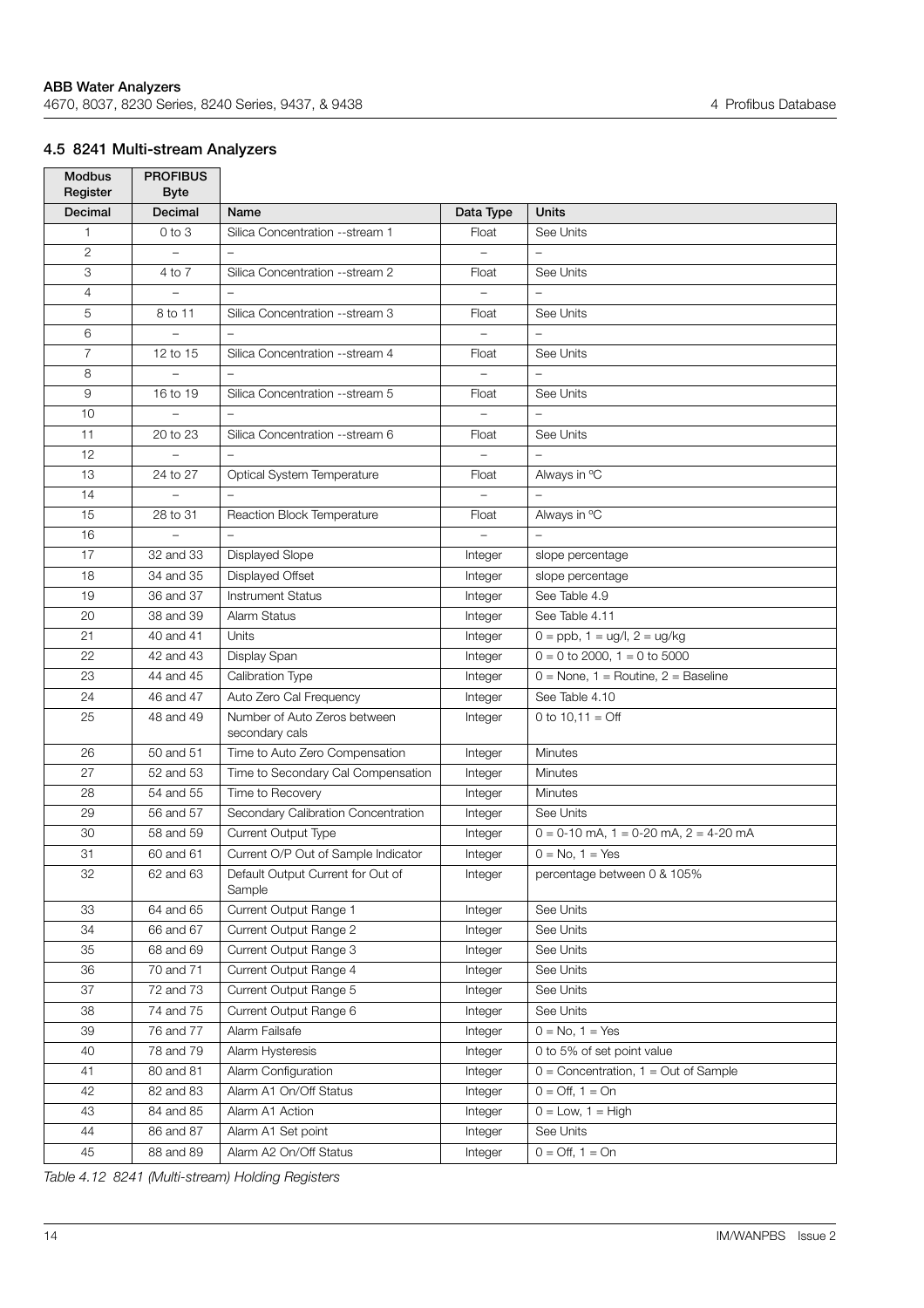$\blacksquare$ 

| <b>Modbus</b><br>Register | <b>PROFIBUS</b><br><b>Byte</b> |                                    |           |                                              |
|---------------------------|--------------------------------|------------------------------------|-----------|----------------------------------------------|
| <b>Decimal</b>            | Decimal                        | Name                               | Data Type | <b>Units</b>                                 |
| 46                        | 90 and 91                      | Alarm A2 Action                    | Integer   | $0 =$ Energized Below, $1 =$ Energized Above |
| 47                        | 92 and 93                      | Alarm A2 Set point                 | Integer   | See Units                                    |
| 48                        | 94 and 95                      | Alarm A3 On/Off Status             | Integer   | $0 = \text{Off}, 1 = \text{On}$              |
| 49                        | 96 and 97                      | Alarm A3 Action                    | Integer   | $0 = Low$ , $1 = High$                       |
| 50                        | 98 and 99                      | Alarm A3 Set point                 | Integer   | See Units                                    |
| 51                        | 100 and 101                    | Alarm A4 On/Off Status             | Integer   | $0 = \bigcap f$ , 1 = $\bigcap f$            |
| 52                        | 102 and 103                    | Alarm A4 Action                    | Integer   | $0 =$ Energized Below, $1 =$ Energized Above |
| 53                        | 104 and 105                    | Alarm A4 Set point                 | Integer   | See Units                                    |
| 54                        | 106 and 107                    | Alarm A5 On/Off Status             | Integer   | $0 = \bigcap f$ , 1 = $\bigcap f$            |
| 55                        | 108 and 109                    | Alarm A5 Action                    | Integer   | $0 = Low, 1 = High$                          |
| 56                        | 110 and 111                    | Alarm A5 Set point                 | Integer   | See Units                                    |
| 57                        | 112 and 113                    | Alarm A6 On/Off Status             | Integer   | $0 = \text{Off}, 1 = \text{On}$              |
| 58                        | 114 and 115                    | Alarm A6 Action                    | Integer   | 0 = Energized Below, 1 = Energized Above     |
| 59                        | 116 and 117                    | Alarm A6 Set point                 | Integer   | See Units                                    |
| 60                        | 118 and 119                    | Clock - Day                        | Integer   | Day of the month                             |
| 61                        | 120 and 121                    | Clock - Month                      | Integer   | Month of the year                            |
| 62                        | 122 and 123                    | Clock - Year                       | Integer   | Year                                         |
| 63                        | 124 and 125                    | Clock - Hour                       | Integer   | Time in 24 hour clock format                 |
| 64                        | 126 and 127                    | Clock - Minutes                    | Integer   | <b>Minutes</b>                               |
| 65                        | 128 and 129                    | Next Auto Calibration - Day        | Integer   | Day of the month                             |
| 66                        | 130 and 131                    | Next Auto Calibration - Month      | Integer   | Month of the year                            |
| 67                        | 132 and 133                    | Next Auto Calibration - Year       | Integer   | Year                                         |
| 68                        | 134 and 135                    | Next Auto Calibration - Hours      | Integer   | Time in 24 hour clock format                 |
| 69                        | 136 and 137                    | Next Auto Calibration - Minutes    | Integer   | <b>Minutes</b>                               |
| 70                        | 138 and 139                    | Next Auto Zero Calibration - Day   | Integer   | Day of the month                             |
| 71                        | 140 and 141                    | Next Auto Zero Calibration - Month | Integer   | Month of the year                            |
| 72                        | 142 and 143                    | Next Auto Zero Calibration - Year  | Integer   | Year                                         |
| 73                        | 144 and 145                    | Last Auto Zero Calibration - Day   | Integer   | Day of the month                             |
| 74                        | 146 and 147                    | Last Auto Zero Calibration - Month | Integer   | Month of the year                            |
| 75                        | 148 and 149                    | Last Auto Zero Calibration - Year  | Integer   | Year                                         |
| 76                        | 150 and 151                    | Next Secondary Calibration - Day   | Integer   | Day of the month                             |
| 77                        | 152 and 153                    | Next Secondary Calibration - Month | Integer   | Month of the year                            |
| 78                        | 154 and 155                    | Next Secondary Calibration - Year  | Integer   | Year                                         |
| 79                        | 156 and 157                    | Last Secondary Calibration - Day   | Integer   | Day of the month                             |
| 80                        | 158 and 159                    | Last Secondary Calibration - Month | Integer   | Month of the year                            |
| 81                        | 160 and 161                    | Last Secondary Calibration - Year  | Integer   | Year                                         |
|                           | 162 to 192                     | Not Used                           |           |                                              |

*Table 4.12 8241 (Multi-stream) Holding Registers (Continued)*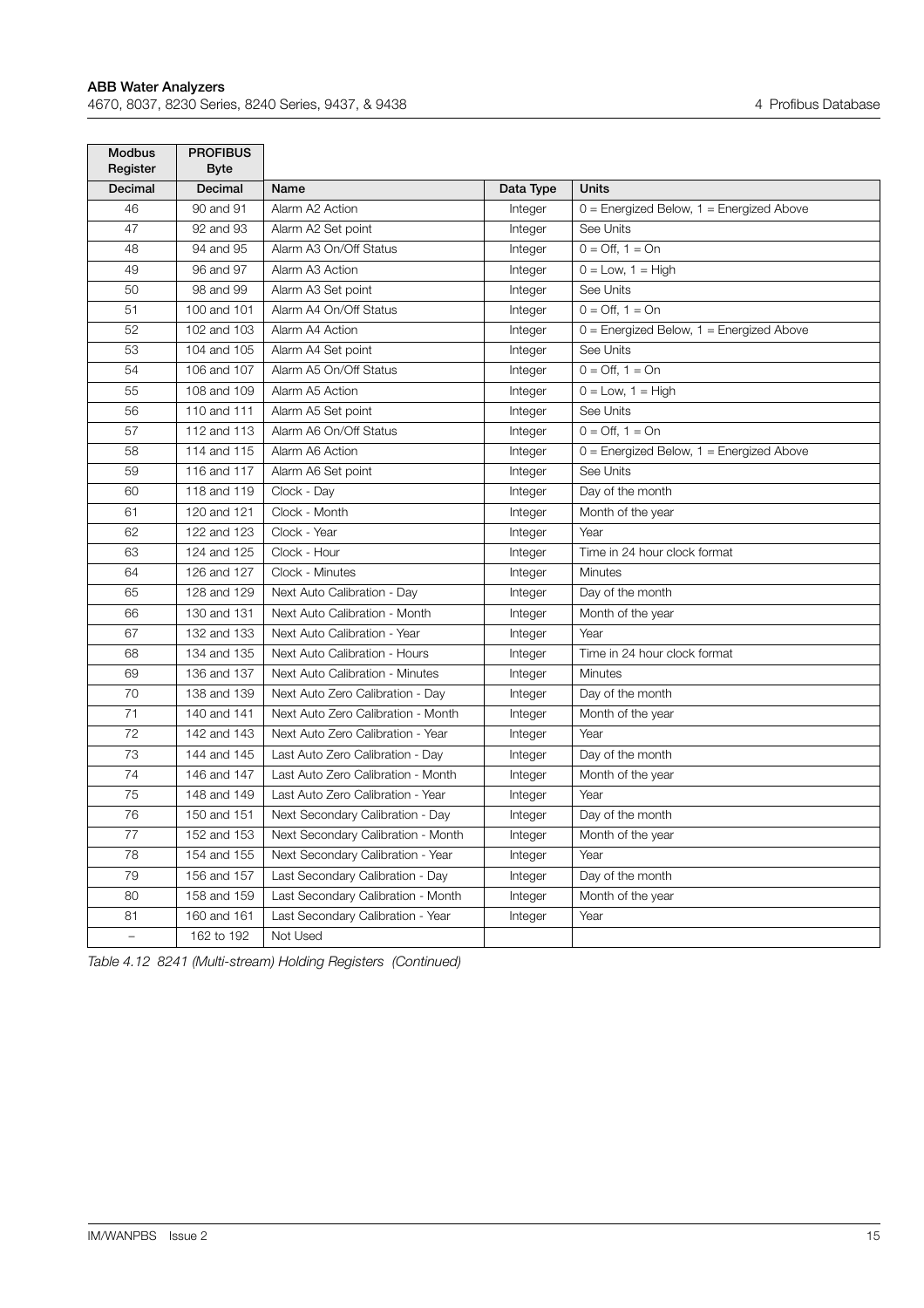## <span id="page-17-0"></span>**4.6 8242 Single-stream Analyzers**

| <b>Modbus</b><br>Register | <b>PROFIBUS</b><br><b>Byte</b> |                                                |                   |                                                       |
|---------------------------|--------------------------------|------------------------------------------------|-------------------|-------------------------------------------------------|
| <b>Decimal</b>            | Decimal                        | Name                                           | Data Type         | <b>Units</b>                                          |
| $\mathbf{1}$              | $0$ to $3$                     | Phosphate Concentration                        | Float             | See Units                                             |
| $\overline{2}$            |                                | $\equiv$                                       | $\overline{a}$    | $\equiv$                                              |
| 3                         | 4 to 7                         | Optical System Temperature                     | Float             | Always in °C                                          |
| $\overline{4}$            |                                |                                                |                   |                                                       |
| 5                         | 8 to 11                        | Reaction Block Temperature                     | Float             | Always in °C                                          |
| 6                         |                                |                                                |                   |                                                       |
| $\overline{7}$            | 12 and 13                      | <b>Displayed Slope</b>                         | Integer           | Slope percentage                                      |
| 8                         | 14 to 17                       | Displayed Offset                               | Float             | Concentration value offset                            |
| 9                         |                                |                                                |                   |                                                       |
| 10                        | 18 and 19                      | <b>Instrument Status</b>                       | Integer           | See Table 4.9                                         |
| 11                        | 20 and 21                      | <b>Alarm Status</b>                            | Integer           | See Table 4.11                                        |
| 12                        | 22 and 23                      | Units                                          | Integer           | $0 = ppm, 1 = mg/l$                                   |
| 13                        | 24 and 25                      | Display Span                                   | Integer           | $0 = 0$ to 20 as P, 1 = 0 to 60 as PO <sub>4</sub> 3- |
| 14                        | 26 and 27                      | Calibration Type                               | Integer           | $0 =$ None, 1 = Routine, 2 = Baseline                 |
| 15                        | 28 and 29                      | Auto Zero Cal Frequency                        | Integer           | See Table 4.10                                        |
| 16                        | 30 and 31                      | Number of Auto Zeros between<br>secondary cals | Integer           | 0 to $10.11 =$ Off                                    |
| 17                        | 32 and 33                      | Time to Auto Zero Compensation                 | Integer           | <b>Minutes</b>                                        |
| 18                        | 34 and 35                      | Time to Secondary Cal Compensation             | Integer           | Minutes                                               |
| 19                        | 36 and 37                      | Time to Recovery                               | Integer           | <b>Minutes</b>                                        |
| 20                        | 38 to 41                       | Secondary Calibration Concentration            | Float             | See Units                                             |
| 21                        |                                |                                                |                   |                                                       |
| 22                        | 42 and 43                      | Current Output 1 Hold Status                   | Integer           | $0 = No, 1 = Yes$                                     |
| 23                        | 44 and 45                      | Current Output 2 Hold Status                   | Integer           | $0 = No, 1 = Yes$                                     |
| 24                        | 46 and 47                      | Current Output Type                            | Integer           | $0 = 0-10$ mA, $1 = 0-20$ mA, $2 = 4-20$ mA           |
| 25                        | 48 to 51                       | Current Output Range 1                         | Float             | See Units                                             |
| 26                        | $\qquad \qquad -$              | $\qquad \qquad -$                              | $\qquad \qquad -$ | $\qquad \qquad -$                                     |
| 27                        | 52 to 55                       | Current Output Range 2                         | Float             | See Units                                             |
| 28                        | $\overline{a}$                 | $\overline{a}$                                 | $\overline{a}$    | $\overline{\phantom{0}}$                              |
| 29                        | 56 and 57                      | Alarm Failsafe                                 | Integer           | $0 = No, 1 = Yes$                                     |
| 30                        | 58 and 59                      | Alarm Hysteresis                               | Integer           | 0 to 5% of Set point value                            |
| 31                        | 60 and 61                      | Alarm Delay                                    | Integer           | 0 to 99 minutes                                       |
| 32                        | 62 and 63                      | Alarm A1 On/Off Status                         | Integer           | $0 = \text{Off}, 1 = \text{On}$                       |
| 33                        | 64 and 65                      | Alarm A1 Action                                | Integer           | $0 = Low, 1 = High$                                   |
| 34                        | 66 to 69                       | Alarm A1 Set point                             | Float             | See Units                                             |
| 35                        |                                |                                                |                   | $\overline{\phantom{0}}$                              |
| 36                        | 70 and 71                      | Alarm A2 On/Off Status                         | Integer           | $0 = \text{Off}, 1 = \text{On}$                       |
| 37                        | 72 and 73                      | Alarm A2 Action                                | Integer           | $0 =$ Energized Below, $1 =$ Energized Above          |
| 38                        | 74 to 77                       | Alarm A2 Set point                             | Float             | See Units                                             |
| 39                        |                                |                                                |                   | $\equiv$                                              |
| 40                        | 78 and 79                      | Clock - Day                                    | Integer           | Day of the month                                      |
| 41                        | 80 and 81                      | Clock - Month                                  | Integer           | Month of the year                                     |
| 42                        | 82 and 83                      | Clock - Year                                   | Integer           | Year                                                  |
| 43                        | 84 and 85                      | Clock - Hour                                   | Integer           | Time in 24 hour clock format                          |
| 44                        | 86 and 87                      | Clock - Minutes                                | Integer           | <b>Minutes</b>                                        |
| 45                        | 88 and 89                      | Next Auto Calibration - Day                    | Integer           | Day of the month                                      |
| 46                        | 90 and 91                      | Next Auto Calibration - Month                  | Integer           | Month of the year                                     |

*Table 4.13 8242 (Single-stream) Holding Registers*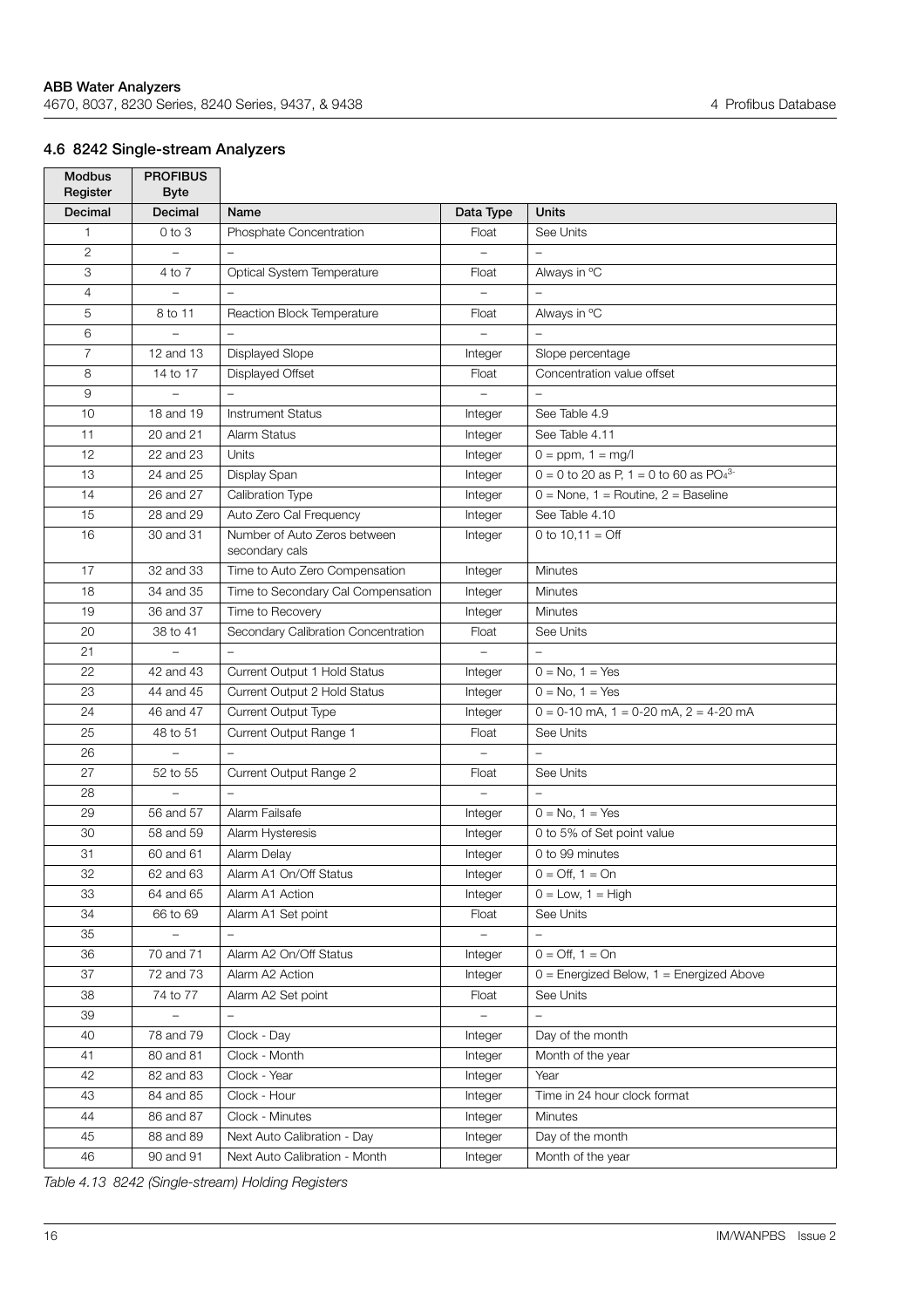Е

| <b>Modbus</b><br>Register | <b>PROFIBUS</b><br><b>Byte</b> |                                     |                          |                              |
|---------------------------|--------------------------------|-------------------------------------|--------------------------|------------------------------|
| Decimal                   | Decimal                        | Name                                | Data Type                | <b>Units</b>                 |
| 47                        | 92 and 93                      | Next Auto Calibration - Year        | Integer                  | Year                         |
| 48                        | 94 and 95                      | Next Auto Calibration - Hours       | Integer                  | Time in 24 hour clock format |
| 49                        | 96 and 97                      | Next Auto Calibration - Minutes     | Integer                  | Minutes                      |
| 50                        | 98 and 99                      | Next Auto Zero Calibration - Day    | Integer                  | Day of the month             |
| 51                        | 100 and 101                    | Next Auto Zero Calibration - Month  | Integer                  | Month of the year            |
| 52                        | 102 and 103                    | Next Auto Zero Calibration - Year   | Integer                  | Year                         |
| 53                        | 104 and 105                    | Last Auto Zero Calibration - Day    | Integer                  | Day of the month             |
| 54                        | 106 and 107                    | Last Auto Zero Calibration - Month  | Integer                  | Month of the year            |
| 55                        | 108 and 109                    | Last Auto Zero Calibration - Year   | Integer                  | Year                         |
| 56                        | 110 and 111                    | Next Secondary Calibration - Day    | Integer                  | Day of the month             |
| 57                        | 112 and 113                    | Next Secondary Calibration - Month  | Integer                  | Month of the year            |
| 58                        | 114 and 115                    | Next Secondary Calibration - Year   | Integer                  | Year                         |
| 59                        | 116 and 117                    | Last Secondary Calibration - Day    | Integer                  | Day of the month             |
| 60                        | 118 and 119                    | Last Secondary Calibration - Month  | Integer                  | Month of the year            |
| 61                        | 120 and 121                    | Last Secondary Calibration - Year   | Integer                  | Year                         |
| 62                        | 122 and 123                    | <b>Optical Filter</b>               | Integer                  | $0 =$ Filter1 1 = Filter2    |
| 63                        | 124 and 125                    | <b>Color Compensation Frequency</b> | Integer                  | See Table 4.10               |
| 64                        | 126 to 129                     | <b>Color Compensation Applied</b>   | Float                    | Value (see units)            |
| 65                        |                                |                                     |                          |                              |
| 66                        | 130 and 131                    | Color Compensation Day              | Integer                  | Day of the month             |
| 67                        | 132 and 133                    | Color Compensation Month            | Integer                  | Month of the year            |
| 68                        | 134 and 135                    | Color Compensation Year             | Integer                  | Year                         |
| 69                        | 136 and 137                    | <b>Color Compensation Hours</b>     | Integer                  | Time in 24 hour clock format |
| 70                        | 138 and 139                    | <b>Color Compensation Minutes</b>   | Integer                  | <b>Minutes</b>               |
| $\overline{\phantom{0}}$  | 140 to 192                     | Not Used                            | $\overline{\phantom{0}}$ | $\overline{\phantom{0}}$     |

*Table 4.13 8242 (Single-stream) Holding Registers (Continued)*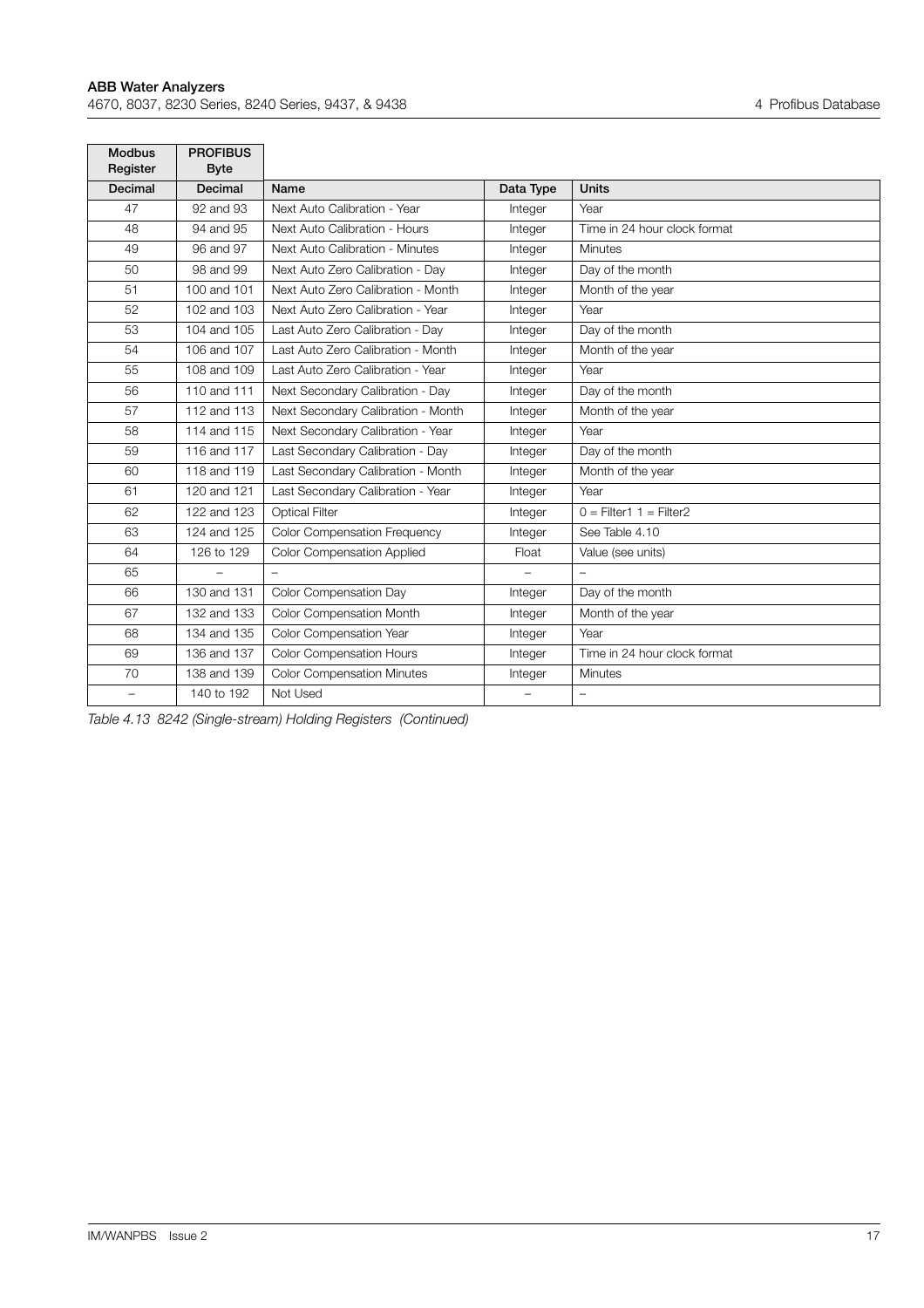### <span id="page-19-0"></span>**4.7 8242 Multi-stream Analyzers**

| <b>Modbus</b><br>Register | <b>PROFIBUS</b><br><b>Byte</b> |                                                |                          |                                                       |
|---------------------------|--------------------------------|------------------------------------------------|--------------------------|-------------------------------------------------------|
| Decimal                   | Decimal                        | Name                                           | Data Type                | <b>Units</b>                                          |
| $\mathbf{1}$              | $0$ to $3$                     | Phosphate Concentration - Stream 1             | Float                    | See Units                                             |
| $\overline{2}$            | $\!-$                          | $\equiv$                                       | $\equiv$                 | $\equiv$                                              |
| 3                         | 4 to 7                         | Phosphate Concentration - Stream 2             | Float                    | See Units                                             |
| $\overline{4}$            |                                |                                                |                          |                                                       |
| 5                         | 8 to 11                        | Phosphate Concentration - Stream 3             | Float                    | See Units                                             |
| 6                         |                                |                                                | $\qquad \qquad -$        | $\overline{\phantom{0}}$                              |
| $\overline{7}$            | 12 to 15                       | Phosphate Concentration - Stream 4             | Float                    | See Units                                             |
| 8                         |                                |                                                | $\overline{\phantom{0}}$ | $\overline{a}$                                        |
| 9                         | 16 to 19                       | Phosphate Concentration - Stream 5             | Float                    | See Units                                             |
| 10                        |                                |                                                |                          |                                                       |
| 11                        | 20 to 23                       | Phosphate Concentration - Stream 6             | Float                    | See Units                                             |
| 12                        |                                | $\qquad \qquad -$                              | $\qquad \qquad -$        | $\overline{\phantom{m}}$                              |
| 13                        | 24 to 27                       | Optical System Temperature                     | Float                    | Always in °C                                          |
| 14                        | $\overline{\phantom{a}}$       | $\overline{a}$                                 | $\overline{a}$           | $\overline{a}$                                        |
| 15                        | 28 to 31                       | Reaction Block Temperature                     | Float                    | Always in °C                                          |
| 16                        |                                |                                                |                          |                                                       |
| 17                        | 32 and 33                      | Displayed Slope                                | Integer                  | Slope percentage                                      |
| 18                        | 34 to 37                       | Displayed Offset                               | Float                    | Concentration value offset                            |
| 19                        |                                |                                                |                          |                                                       |
| 20                        | 38 and 39                      | <b>Instrument Status</b>                       | Integer                  | See Table 4.9                                         |
| 21                        | 40 and 41                      | Alarm Status                                   | Integer                  | See Table 4.11                                        |
| 22                        | 42 and 43                      | Units                                          | Integer                  | $3 = ppm, 4 = mg/l, 5 = mg/kg$                        |
| 23                        | 44 and 45                      | Display Span                                   | Integer                  | $0 = 0$ to 20 as P, 1 = 0 to 60 as PO <sub>4</sub> 3- |
| 24                        | 46 and 47                      | Calibration Type                               | Integer                  | $0 =$ None, $1 =$ Routine, $2 =$ Baseline             |
| 25                        | 48 and 49                      | Auto Zero Cal Frequency                        | Integer                  | See Table 4.10                                        |
| 26                        | 50 and 51                      | Number of Auto Zeros between<br>secondary cals | Integer                  | 0 to $10,11 =$ Off                                    |
| 27                        | 52 and 53                      | Time to Auto Zero Compensation                 | Integer                  | Minutes                                               |
| 28                        | 54 and 55                      | Time to Secondary Cal Compensation             | Integer                  | Minutes                                               |
| 29                        | 56 and 57                      | Time to Recovery                               | Integer                  | <b>Minutes</b>                                        |
| 30                        | 58 to 61                       | Secondary Calibration Concentration            | Float                    | See Units                                             |
| 31                        | $\qquad \qquad -$              | $\overline{\phantom{a}}$                       | $\overline{\phantom{0}}$ | $\overline{\phantom{0}}$                              |
| 32                        | 62 and 63                      | <b>Current Output Type</b>                     | Integer                  | $0 = 0$ to 10 mA, 1 = 0 to 20 mA, 2 = 4 to 20 mA      |
| 33                        | 64 to 67                       | Current Output Range 1                         | Float                    | See Units                                             |
| 34                        | $\overline{a}$                 | $\qquad \qquad -$                              | $\overline{\phantom{0}}$ | $\equiv$                                              |
| 35                        | 68 to 71                       | Current Output Range 2                         | Float                    | See Units                                             |
| 36                        |                                |                                                |                          |                                                       |
| 37                        | 72 to 75                       | Current Output Range 3                         | Float                    | See Units                                             |
| 38                        |                                |                                                | $\overline{\phantom{a}}$ | $\qquad \qquad -$                                     |
| 39                        | 76 to 79                       | Current Output Range 4                         | Float                    | See Units                                             |
| 40                        | $\equiv$                       | $\overline{\phantom{0}}$                       | $\equiv$                 | $\equiv$                                              |
| 41                        | 80 to 83                       | Current Output Range 5                         | Float                    | See Units                                             |
| 42                        |                                |                                                |                          |                                                       |
| 43                        | 84 to 87                       | Current Output Range 6                         | Float                    | See Units                                             |
| 44                        | $\qquad \qquad -$              | $\qquad \qquad -$                              | $\overline{\phantom{a}}$ | $\qquad \qquad -$                                     |
| 45                        | 88 and 89                      | Alarm Failsafe                                 | Integer                  | $0 = No, 1 = Yes$                                     |
| 46                        | 90 and 91                      | Alarm Hysteresis                               | Integer                  | 0 to 5% of set point value                            |

*Table 4.14 8242 (Multi-stream) Holding Registers*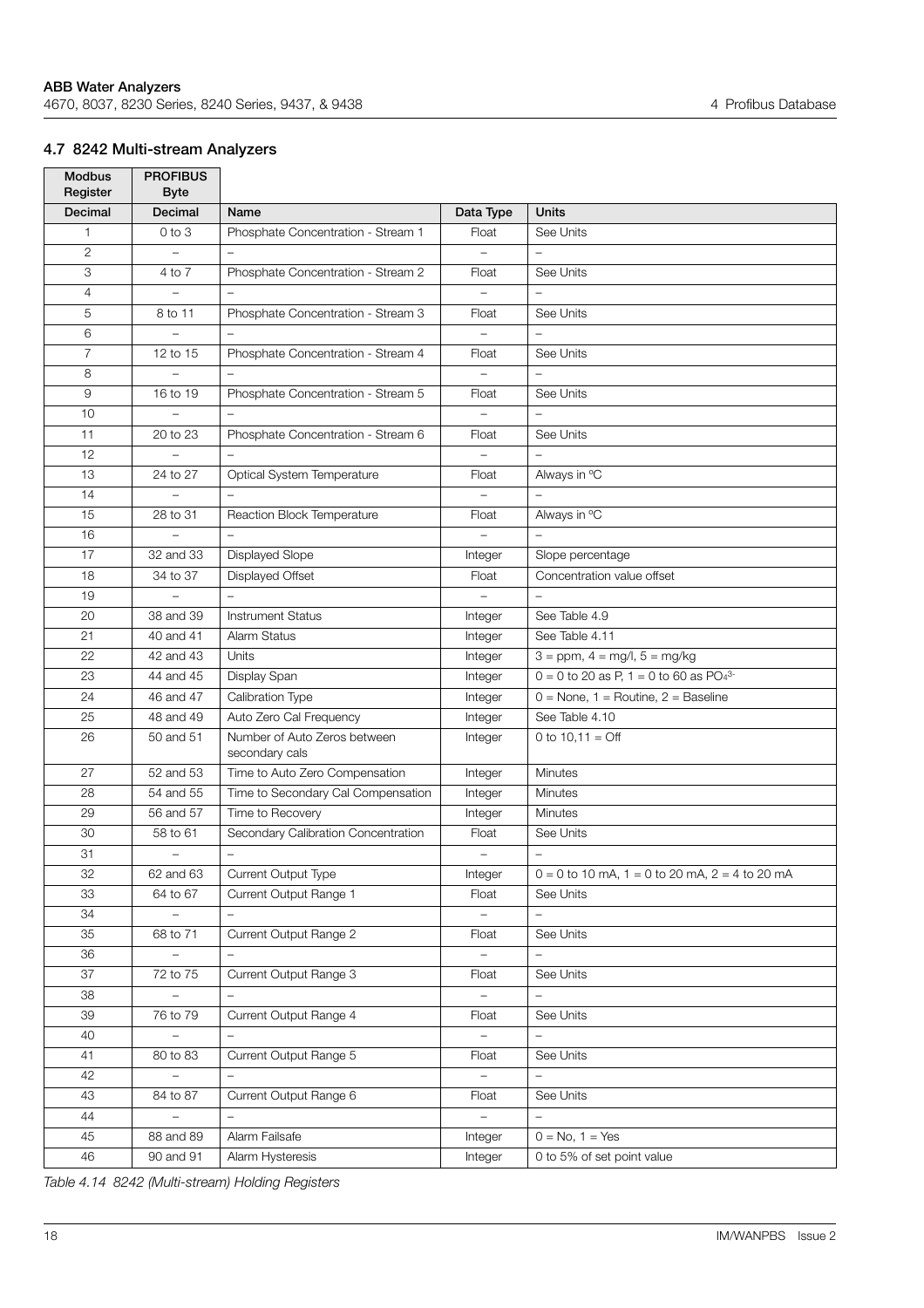| <b>Modbus</b><br>Register | <b>PROFIBUS</b><br><b>Byte</b> |                                    |                          |                                              |
|---------------------------|--------------------------------|------------------------------------|--------------------------|----------------------------------------------|
| Decimal                   | Decimal                        | Name                               | Data Type                | <b>Units</b>                                 |
| 47                        | 92 and 93                      | Alarm Configuration                | Integer                  | $0 =$ Concentration, $1 =$ Out of Sample     |
| 48                        | 94 and 95                      | Alarm A1 On/Off Status             | Integer                  | $0 = \text{Off}, 1 = \text{On}$              |
| 49                        | 96 and 97                      | Alarm A1 Action                    | Integer                  | $0 = Low, 1 = High$                          |
| 50                        | 98 to 101                      | Alarm A1 Set point                 | Float                    | See Units                                    |
| 51                        | $\overline{a}$                 | $\overline{\phantom{a}}$           | $\overline{\phantom{0}}$ | $\overline{a}$                               |
| 52                        | 102 and 103                    | Alarm A2 On/Off Status             | Integer                  | $0 = \text{Off}, 1 = \text{On}$              |
| 53                        | 104 and 105                    | Alarm A2 Action                    | Integer                  | $0 =$ Energized Below, $1 =$ Energized Above |
| 54                        | 106 to 109                     | Alarm A2 Set point                 | Float                    | See Units                                    |
| 55                        |                                |                                    |                          |                                              |
| 56                        | 110 and 111                    | Alarm A3 On/Off Status             | Integer                  | $0 = \text{Off}, 1 = \text{On}$              |
| 57                        | 112 and 113                    | Alarm A3 Action                    | Integer                  | $0 = Low, 1 = High$                          |
| 58                        | 114 to 117                     | Alarm A3 Set point                 | Float                    | See Units                                    |
| 59                        | $\overline{\phantom{0}}$       | $\overline{\phantom{0}}$           | $\overline{\phantom{0}}$ | $\qquad \qquad -$                            |
| 60                        | 118 and 119                    | Alarm A4 On/Off Status             | Integer                  | $0 = \text{Off. } 1 = \text{On}$             |
| 61                        | 120 and 121                    | Alarm A4 Action                    | Integer                  | $0 =$ Energized Below, $1 =$ Energized Above |
| 62                        | 122 to 125                     | Alarm A4 Set point                 | Float                    | See Units                                    |
| 63                        | $\equiv$                       | $\overline{\phantom{a}}$           | $\overline{\phantom{0}}$ | $\overline{a}$                               |
| 64                        | 126 and 127                    | Alarm A5 On/Off Status             | Integer                  | $0 = \text{Off}, 1 = \text{On}$              |
| 65                        | 128 and 129                    | Alarm A5 Action                    | Integer                  | $0 = Low, 1 = High$                          |
| 66                        | 130 to 133                     | Alarm A5 Set point                 | Float                    | See Units                                    |
| 67                        |                                |                                    |                          |                                              |
| 68                        | 134 and 135                    | Alarm A6 On/Off Status             | Integer                  | $0 = \text{Off}, 1 = \text{On}$              |
| 69                        | 136 and 137                    | Alarm A6 Action                    | Integer                  | $0 =$ Energized Below, $1 =$ Energized Above |
| 70                        | 138 to 141                     | Alarm A6 Set point                 | Float                    | See Units                                    |
| 71                        |                                | $\overline{a}$                     | $\overline{\phantom{0}}$ |                                              |
| 72                        | 142 and 143                    | Clock - Day                        | Integer                  | Day of the month                             |
| 73                        | 144 and 145                    | Clock - Month                      | Integer                  | Month of the year                            |
| 74                        | 146 and 147                    | Clock - Year                       | Integer                  | Year                                         |
| 75                        | 148 and 149                    | Clock - Hour                       | Integer                  | Time in 24 hour clock format                 |
| 76                        | 150 and 151                    | Clock - Minutes                    | Integer                  | <b>Minutes</b>                               |
| 77                        | 152 and 153                    | Next Auto Calibration - Day        | Integer                  | Day of the month                             |
| 78                        | 154 and 155                    | Next Auto Calibration - Month      | Integer                  | Month of the year                            |
| 79                        | 156 and 157                    | Next Auto Calibration - Year       | Integer                  | Year                                         |
| 80                        | 158 and 159                    | Next Auto Calibration - Hours      | Integer                  | Time in 24 hour clock format                 |
| 81                        | 160 and 161                    | Next Auto Calibration - Minutes    | Integer                  | Minutes                                      |
| 82                        | 162 and 163                    | Next Auto Zero Calibration - Day   | Integer                  | Day of the month                             |
| 83                        | 164 and 165                    | Next Auto Zero Calibration - Month | Integer                  | Month of the year                            |
| 84                        | 166 and 167                    | Next Auto Zero Calibration - Year  | Integer                  | Year                                         |
| 85                        | 168 and 169                    | Last Auto Zero Calibration - Day   | Integer                  | Day of the month                             |
| 86                        | 170 and 171                    | Last Auto Zero Calibration - Month | Integer                  | Month of the year                            |
| 87                        | 172 and 173                    | Last Auto Zero Calibration - Year  | Integer                  | Year                                         |
| 88                        | 174 and 175                    | Next Secondary Calibration - Day   | Integer                  | Day of the month                             |
| 89                        | 176 and 177                    | Next Secondary Calibration - Month | Integer                  | Month of the year                            |
| 90                        | 178 and 179                    | Next Secondary Calibration - Year  | Integer                  | Year                                         |
| 91                        | 180 and 181                    | Last Secondary Calibration - Day   | Integer                  | Day of the month                             |
| 92                        | 182 and 183                    | Last Secondary Calibration - Month | Integer                  | Month of the year                            |
| 93                        | 184 and 185                    | Last Secondary Calibration - Year  | Integer                  | Year                                         |
| $\overline{\phantom{m}}$  | 186 to 192                     | Not Used                           | $\qquad \qquad -$        | $\overline{\phantom{a}}$                     |
|                           |                                |                                    |                          |                                              |

*Table 4.14 8242 (Multi-stream) Holding Registers (Continued)*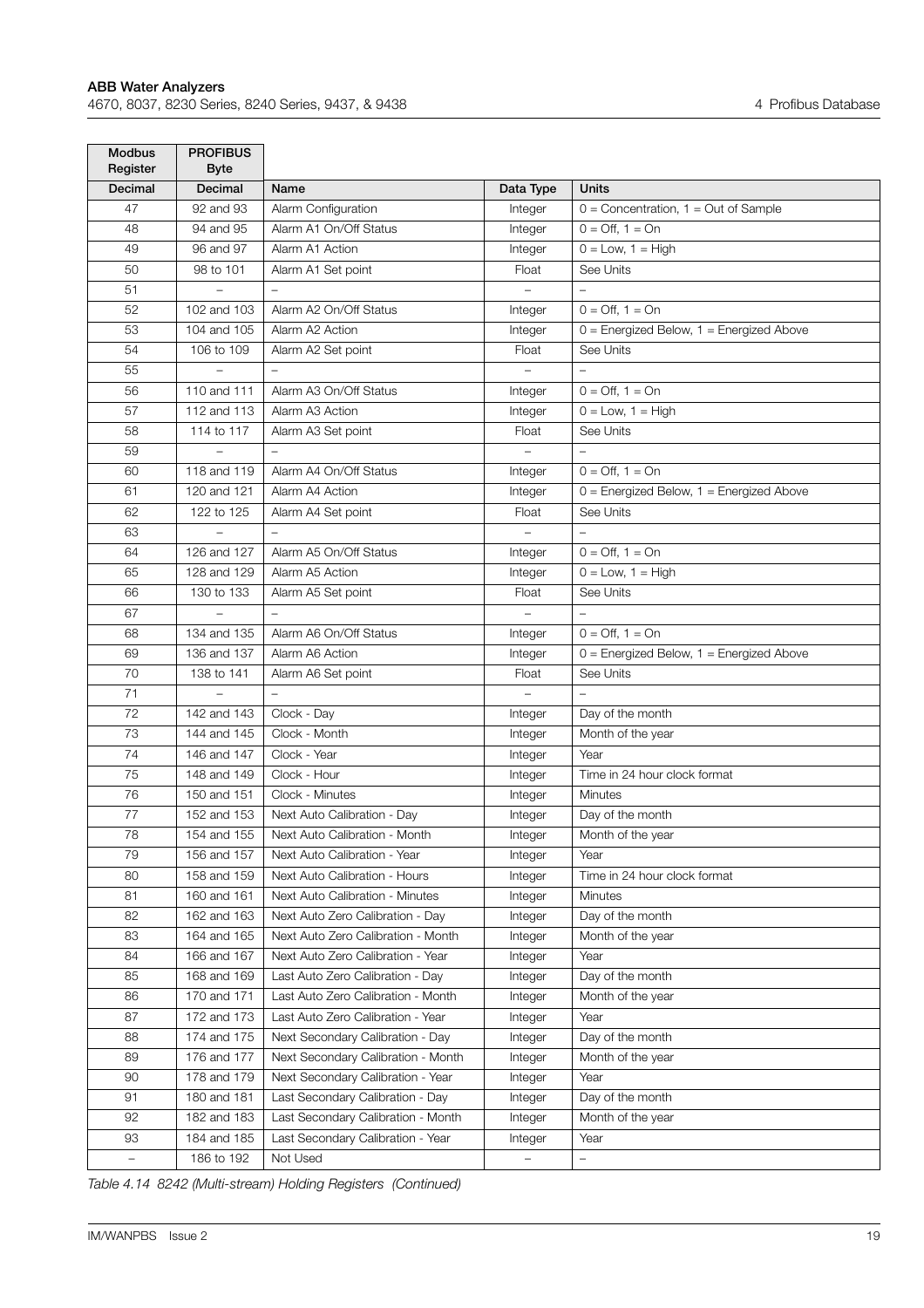## <span id="page-21-0"></span>**4.8 9437 and 9438 Analyzers**

| <b>Modbus</b><br>Register | <b>PROFIBUS</b><br><b>Byte</b> |                                 |                          |                                                                           |
|---------------------------|--------------------------------|---------------------------------|--------------------------|---------------------------------------------------------------------------|
| Decimal                   | Decimal                        | Name                            | Data Type                | <b>Units</b>                                                              |
| 11                        | $0$ to $3$                     | Measured Dissolved Oxygen value | Float                    | See Dissolved Oxygen Units                                                |
| 12                        | $\overline{\phantom{0}}$       |                                 |                          | $\overline{\phantom{0}}$                                                  |
| 13                        | 4 to 7                         | <b>Measured Sensor Current</b>  | Float                    | microamps                                                                 |
| 14                        |                                |                                 |                          |                                                                           |
| 15                        | 8 to 11                        | Measured Temperature            | Float                    | See Temperature Units                                                     |
| 16                        |                                |                                 | $\overline{\phantom{0}}$ |                                                                           |
| 17                        | 12 to 15                       | Set point A1                    | Float                    | See Dissolved Oxygen Units                                                |
| 18                        |                                | $\overline{\phantom{0}}$        | $\overline{\phantom{0}}$ | $\overline{\phantom{0}}$                                                  |
| 19                        | 16 to 19                       | Set point A2                    | Float                    | See Dissolved Oxygen Units                                                |
| 20                        |                                | $\overline{\phantom{0}}$        | $\overline{\phantom{0}}$ | $\overline{\phantom{0}}$                                                  |
| 21                        | 20 and 21                      | Dissolved Oxygen Units          | Integer                  | $0 =$ ppb, $1 =$ ug/l, $2 =$ ug/kg                                        |
| 22                        | 22 and 23                      | <b>Temperature Units</b>        | Integer                  | $0 =$ Deg C, $1 =$ Deg F                                                  |
| 23                        | 24 and 25                      | Alarm A1 Type                   | Integer                  | $0 = \text{Off}$ , 1 = Dissolved Oxygen,<br>$2 =$ Temperature, $3 =$ Fail |
| 24                        | 26 and 27                      | Alarm A1 Action                 | Integer                  | $0 = Low, 1 = High, 2 = Hi/Lo$                                            |
| 25                        | 28 and 29                      | <b>Retransmission Curve</b>     | Integer                  | $0 =$ Linear, $1 =$ Bi-Linear, $2 =$ Logarithmic                          |
| 26                        | 30 and 31                      | Retransmission Type             | Integer                  | $0 = 0$ to 10 mA, 1 = 0 to 20 mA, 2 = 4 to 20 mA                          |
| 27                        | 32 to 35                       | Retransmission Span             | Float                    | See Dissolved Oxygen Units                                                |
| 28                        | $\overline{\phantom{m}}$       | $\overline{\phantom{0}}$        | $\overline{\phantom{0}}$ | $\overline{\phantom{0}}$                                                  |
| 29                        | 36 to 39                       | Retransmission Zero             | Float                    | See Dissolved Oxygen Units                                                |
| 30                        | $\overline{\phantom{0}}$       |                                 |                          | $\overline{\phantom{0}}$                                                  |
| 31                        | 40 and 41                      | <b>Instrument Status</b>        | Integer                  | See Table 4.16                                                            |
| 32                        | 42 to 64                       | Not Used                        |                          | $\overline{\phantom{0}}$                                                  |

*Table 4.15 9437 and 9438 Holding Registers*

<span id="page-21-1"></span>

| Bit            | <b>Description</b>             | Data                                  |
|----------------|--------------------------------|---------------------------------------|
| 10 to 15       | $\overline{\phantom{0}}$       | Always Zero                           |
| 9              | Solenoid Drain Valve           | $0 = Closed, 1 = Open$                |
| 8              | Alarm 1 Status                 | $0 = De$ -energized, $1 = E$ nergized |
| $7^{\circ}$    | Non-Volatile Read Error        | $0 = OK$ , $1 = Error$                |
| 6              | -                              | Always Zero                           |
| 5              | <b>Last Calibration Status</b> | $0 =$ Passed, $1 =$ Failed            |
| $\overline{4}$ | Cal In Progress                | $0 =$ Complete, $1 =$ In Progress     |
| 3              | Solution is Cold               | $0 = OK$ , $1 = Error$                |
| 2              | Solution is Hot                | $0 = OK$ , $1 = Error$                |
|                | Short Circuit Pt1000           | $0 = OK$ , $1 = Error$                |
| $\Omega$       | Open Circuit Pt1000            | $0 = OK$ , $1 = Error$                |

*Table 4.16 9437 and 9438 Instrument Status*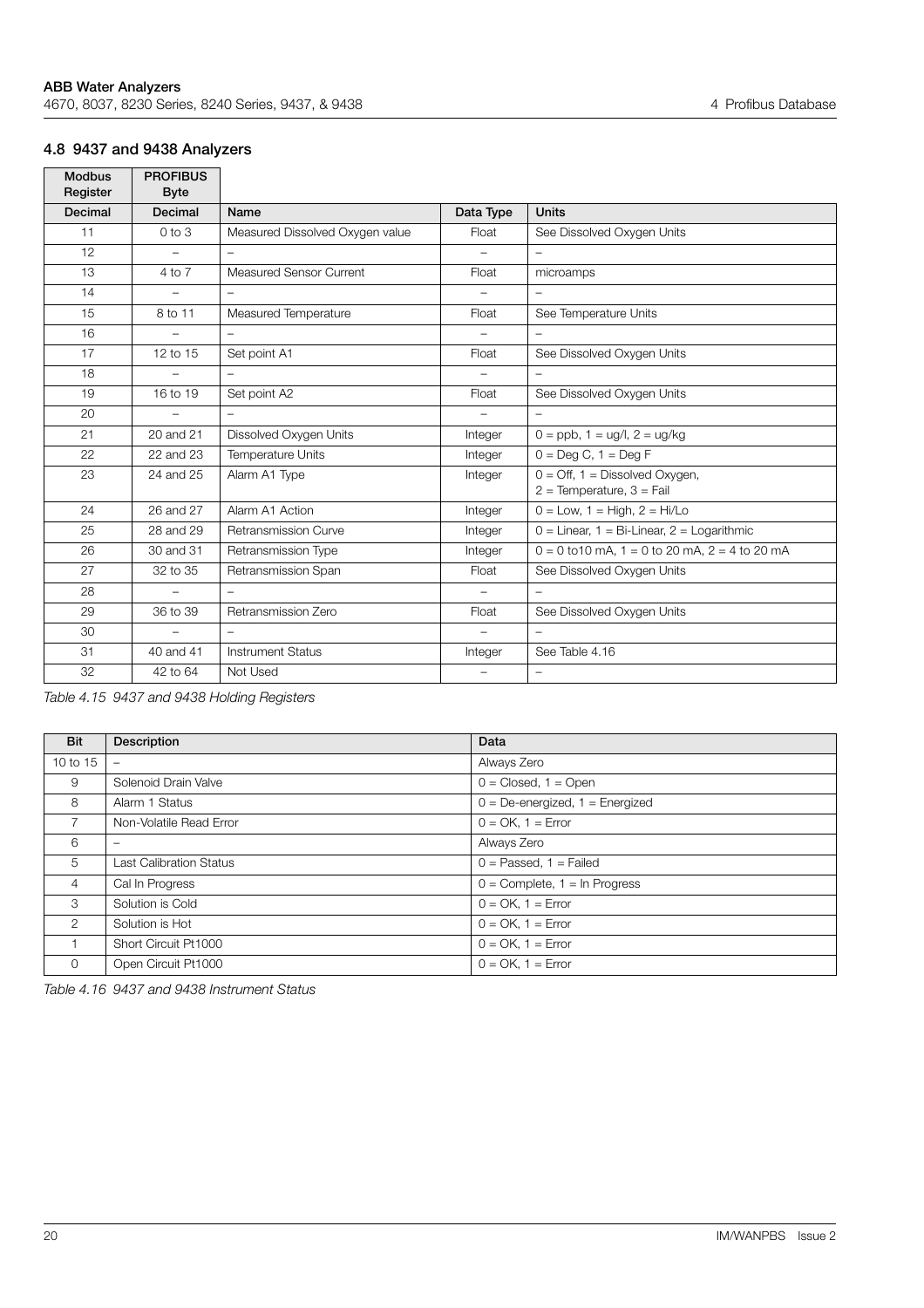## **PRODUCTS & CUSTOMER SUPPORT**

## **Products**

#### **Automation Systems**

- for the following industries:
	- Chemical & Pharmaceutical
	- Food & Beverage
	- Manufacturing
	- Metals and Minerals
	- Oil, Gas & Petrochemical
	- Pulp and Paper

#### **Drives and Motors**

- AC and DC Drives, AC and DC Machines, AC Motors to 1kV
- **Drive Systems**
- Force Measurement
- Servo Drives

#### **Controllers & Recorders**

- Single and Multi-loop Controllers
- Circular Chart and Strip Chart Recorders
- Paperless Recorders
- Process Indicators

#### **Flexible Automation**

• Industrial Robots and Robot Systems

#### **Flow Measurement**

- Electromagnetic Flowmeters
- Mass Flowmeters
- Turbine Flowmeters
- Wedge Flow Elements

#### **Marine Systems & Turbochargers**

- Electrical Systems
- Marine Equipment
- Offshore Retrofit and Refurbishment

#### **Process Analytics**

- Process Gas Analysis
- Systems Integration

#### **Transmitters**

- Pressure
- Temperature
- Level
- Interface Modules

#### **Valves, Actuators and Positioners**

- Control Valves
- Actuators
- Positioners

#### **Water, Gas & Industrial Analytics Instrumentation**

- pH, Conductivity and Dissolved Oxygen Transmitters and Sensors
- Ammonia, Nitrate, Phosphate, Silica, Sodium, Chloride, Fluoride, Dissolved Oxygen and Hydrazine Analyzers
- Zirconia Oxygen Analyzers, Katharometers, Hydrogen Purity and Purge-gas Monitors, Thermal Conductivity

## **Customer Support**

We provide a comprehensive after sales service via a Worldwide Service Organization. Contact one of the following offices for details on your nearest Service and Repair Centre.

### **United Kingdom**

ABB Limited Tel: +44 (0)1453 826661 Fax: +44 (0)1453 829671

#### **United States of America**

ABB Inc. Tel: +1 215 674 6000 Fax: +1 215 674 7183

#### **Client Warranty**

Prior to installation, the equipment referred to in this manual must be stored in a clean, dry environment, in accordance with the Company's published specification.

Periodic checks must be made on the equipment's condition. In the event of a failure under warranty, the following documentation must be provided as substantiation:

- 1. A listing evidencing process operation and alarm logs at time of failure.
- 2. Copies of all storage, installation, operating and maintenance records relating to the alleged faulty unit.